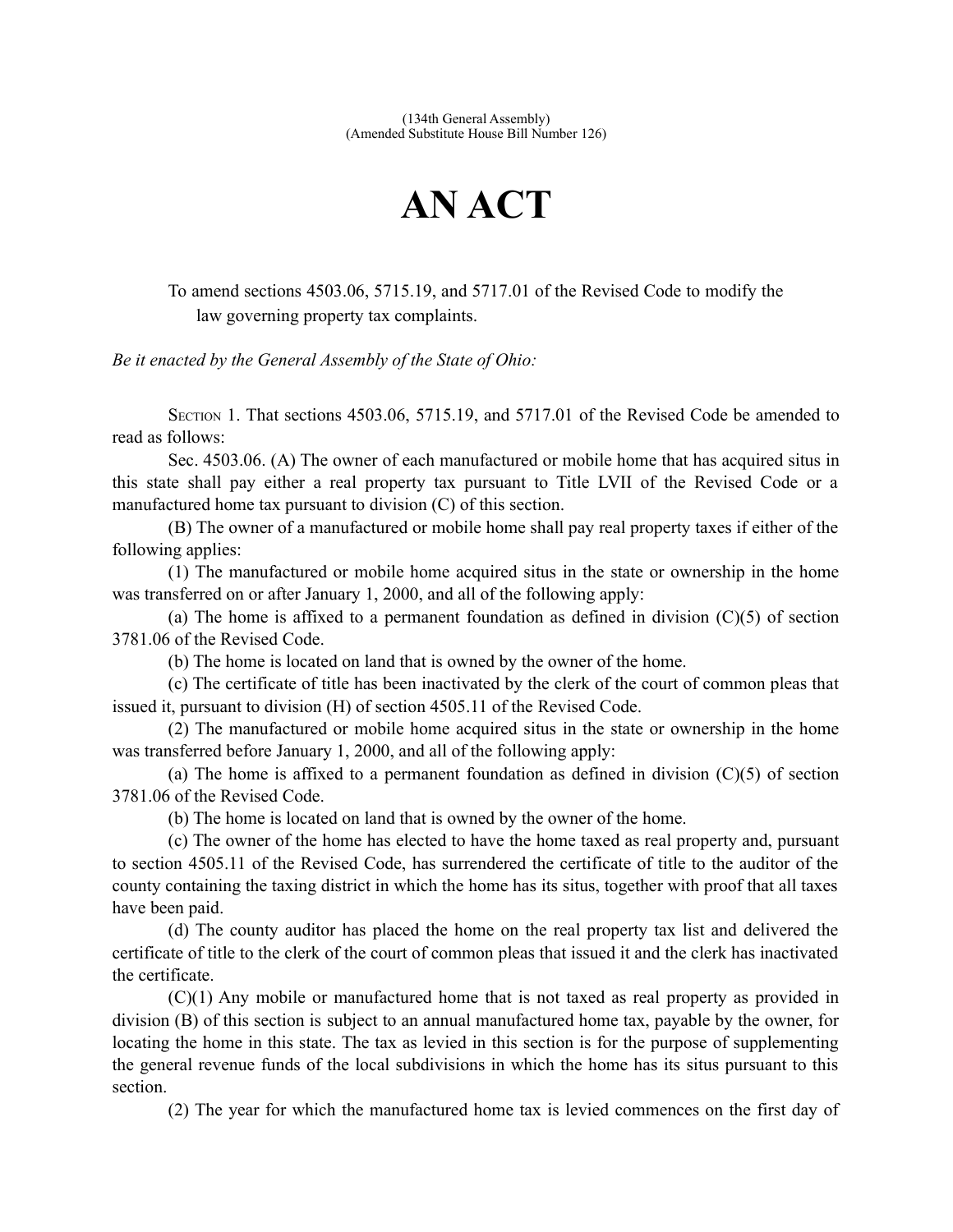January and ends on the following thirty-first day of December. The state shall have the first lien on any manufactured or mobile home on the list for the amount of taxes, penalties, and interest charged against the owner of the home under this section. The lien of the state for the tax for a year shall attach on the first day of January to a home that has acquired situs on that date. The lien for a home that has not acquired situs on the first day of January, but that acquires situs during the year, shall attach on the next first day of January. The lien shall continue until the tax, including any penalty or interest, is paid.

(3)(a) The situs of a manufactured or mobile home located in this state on the first day of January is the local taxing district in which the home is located on that date.

(b) The situs of a manufactured or mobile home not located in this state on the first day of January, but located in this state subsequent to that date, is the local taxing district in which the home is located thirty days after it is acquired or first enters this state.

(4) The tax is collected by and paid to the county treasurer of the county containing the taxing district in which the home has its situs.

(D) The manufactured home tax shall be computed and assessed by the county auditor of the county containing the taxing district in which the home has its situs as follows:

(1) On a home that acquired situs in this state prior to January 1, 2000:

(a) By multiplying the assessable value of the home by the tax rate of the taxing district in which the home has its situs, and deducting from the product thus obtained any reduction authorized under section 4503.065 of the Revised Code. The tax levied under this formula shall not be less than thirty-six dollars, unless the home qualifies for a reduction in assessable value under section 4503.065 of the Revised Code, in which case there shall be no minimum tax and the tax shall be the amount calculated under this division.

(b) The assessable value of the home shall be forty per cent of the amount arrived at by the following computation:

(i) If the cost to the owner, or market value at time of purchase, whichever is greater, of the home includes the furnishings and equipment, such cost or market value shall be multiplied according to the following schedule:

| A             | For the first calendar year in which the home is owned by<br>the current owner | x 80%          |  |
|---------------|--------------------------------------------------------------------------------|----------------|--|
| B             | 2nd calendar year                                                              | $x \quad 75\%$ |  |
| $\mathcal{C}$ | $3rd$ "                                                                        | $x \quad 70\%$ |  |
| D             | $4th$ "                                                                        | 65%            |  |

2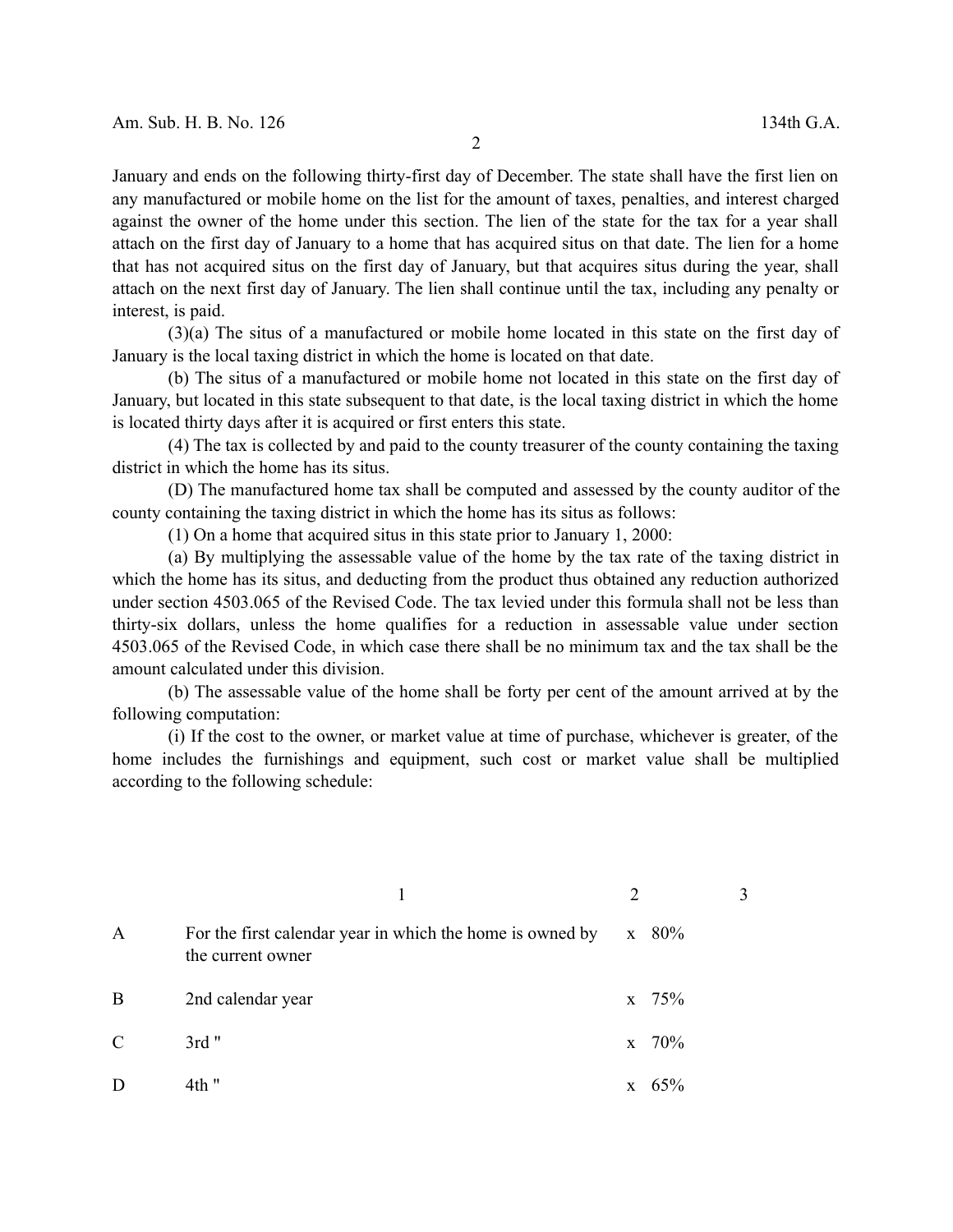| ٠                 |
|-------------------|
| I                 |
| w                 |
|                   |
| š<br>۰,<br>×<br>٠ |
|                   |

| E       | 5th "                         |              | $x \quad 60\%$ |
|---------|-------------------------------|--------------|----------------|
| F       | 6th "                         |              | $x \quad 55\%$ |
| G       | 7th "                         |              | x 50%          |
| H       | 8th"                          |              | $x \quad 45\%$ |
| Ι       | 9th "                         |              | $x \quad 40\%$ |
| $\bf J$ | 10th and each year thereafter | $\mathbf{X}$ | 35%            |

The first calendar year means any period between the first day of January and the thirty-first day of December of the first year.

(ii) If the cost to the owner, or market value at the time of purchase, whichever is greater, of the home does not include the furnishings and equipment, such cost or market value shall be multiplied according to the following schedule:

|               | $\mathbf{1}$                                                                   | $\overline{2}$ |     | 3 |
|---------------|--------------------------------------------------------------------------------|----------------|-----|---|
| $\mathbf{A}$  | For the first calendar year in which the home is owned by<br>the current owner | $\mathbf X$    | 95% |   |
| $\bf{B}$      | 2nd calendar year                                                              | $\mathbf X$    | 90% |   |
| $\mathcal{C}$ | 3rd"                                                                           | $\mathbf X$    | 85% |   |
| D             | 4th "                                                                          | $\mathbf X$    | 80% |   |
| E             | 5th"                                                                           | $\mathbf X$    | 75% |   |
| $\mathbf{F}$  | 6th "                                                                          | $\mathbf X$    | 70% |   |
| G             | $7th$ "                                                                        | $\mathbf X$    | 65% |   |
| H             | 8th"                                                                           | $\mathbf X$    | 60% |   |
| $\mathbf I$   | 9th "                                                                          | $\mathbf X$    | 55% |   |
| J             | 10th and each year thereafter                                                  | $\mathbf X$    | 50% |   |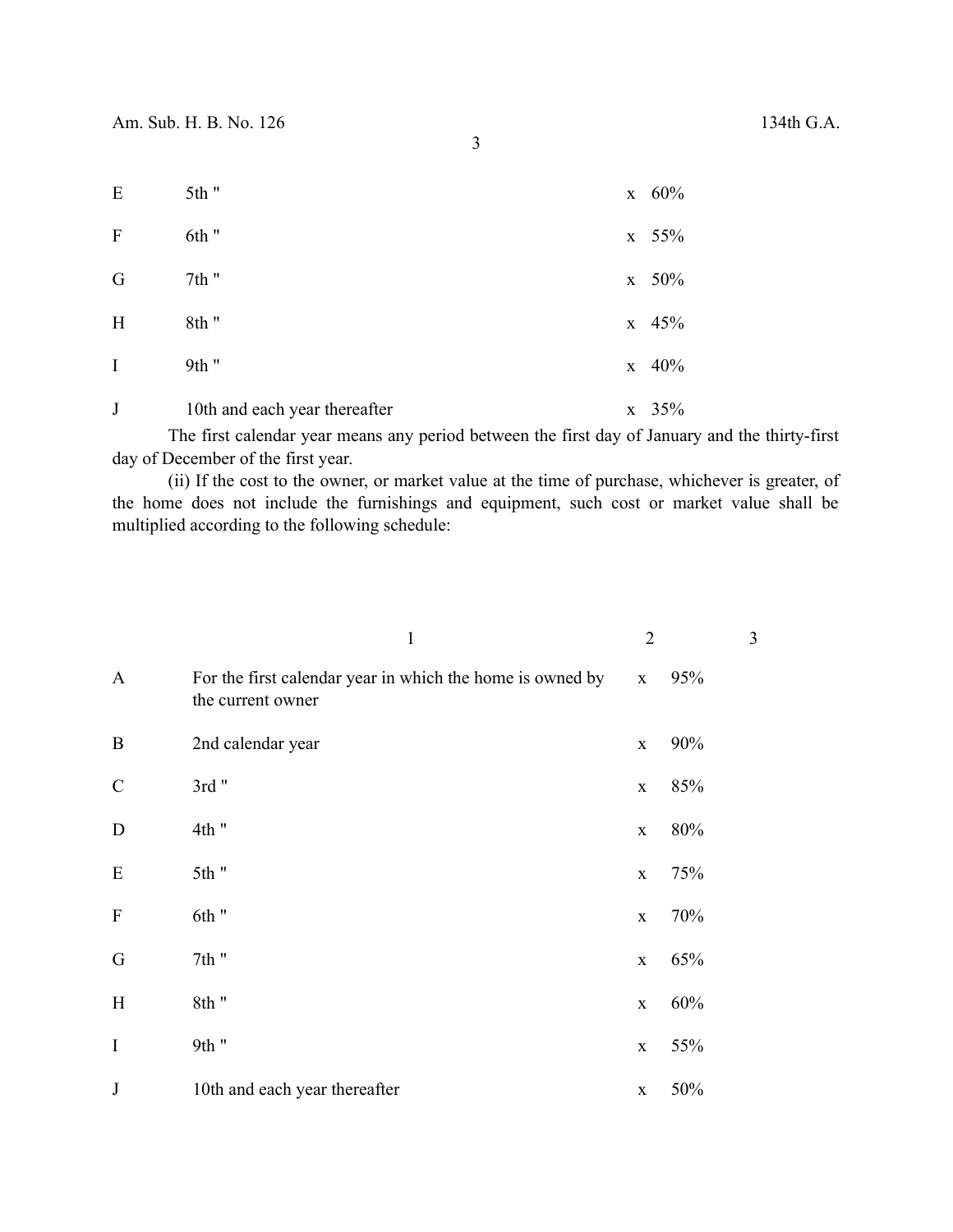The first calendar year means any period between the first day of January and the thirty-first day of December of the first year.

(2) On a home in which ownership was transferred or that first acquired situs in this state on or after January 1, 2000:

(a) By multiplying the assessable value of the home by the effective tax rate, as defined in section 323.08 of the Revised Code, for residential real property of the taxing district in which the home has its situs, and deducting from the product thus obtained the reductions required or authorized under section 319.302, division (B) of section 323.152, or section 4503.065 of the Revised Code.

(b) The assessable value of the home shall be thirty-five per cent of its true value as determined under division (L) of this section.

(3) On or before the fifteenth day of January each year, the county auditor shall record the assessable value and the amount of tax on the manufactured or mobile home on the tax list and deliver a duplicate of the list to the county treasurer. In the case of an emergency as defined in section 323.17 of the Revised Code, the tax commissioner, by journal entry, may extend the times for delivery of the duplicate for an additional fifteen days upon receiving a written application from the county auditor regarding an extension for the delivery of the duplicate, or from the county treasurer regarding an extension of the time for the billing and collection of taxes. The application shall contain a statement describing the emergency that will cause the unavoidable delay and must be received by the tax commissioner on or before the last day of the month preceding the day delivery of the duplicate is otherwise required. When an extension is granted for delivery of the duplicate, the time period for payment of taxes shall be extended for a like period of time. When a delay in the closing of a tax collection period becomes unavoidable, the tax commissioner, upon application by the county auditor and county treasurer, may order the time for payment of taxes to be extended if the tax commissioner determines that penalties have accrued or would otherwise accrue for reasons beyond the control of the taxpayers of the county. The order shall prescribe the final extended date for payment of taxes for that collection period.

(4) After January 1, 1999, the owner of a manufactured or mobile home taxed pursuant to division  $(D)(1)$  of this section may elect to have the home taxed pursuant to division  $(D)(2)$  of this section by filing a written request with the county auditor of the taxing district in which the home is located on or before the first day of December of any year. Upon the filing of the request, the county auditor shall determine whether all taxes levied under division (D)(1) of this section have been paid, and if those taxes have been paid, the county auditor shall tax the manufactured or mobile home pursuant to division (D)(2) of this section commencing in the next tax year.

(5) A manufactured or mobile home that acquired situs in this state prior to January 1, 2000, shall be taxed pursuant to division  $(D)(2)$  of this section if no manufactured home tax had been paid for the home and the home was not exempted from taxation pursuant to division (E) of this section for the year for which the taxes were not paid.

(6)(a) Immediately upon receipt of any manufactured home tax duplicate from the county auditor, but not less than twenty days prior to the last date on which the first one-half taxes may be paid without penalty as prescribed in division (F) of this section, the county treasurer shall cause to be prepared and mailed or delivered to each person charged on that duplicate with taxes, or to an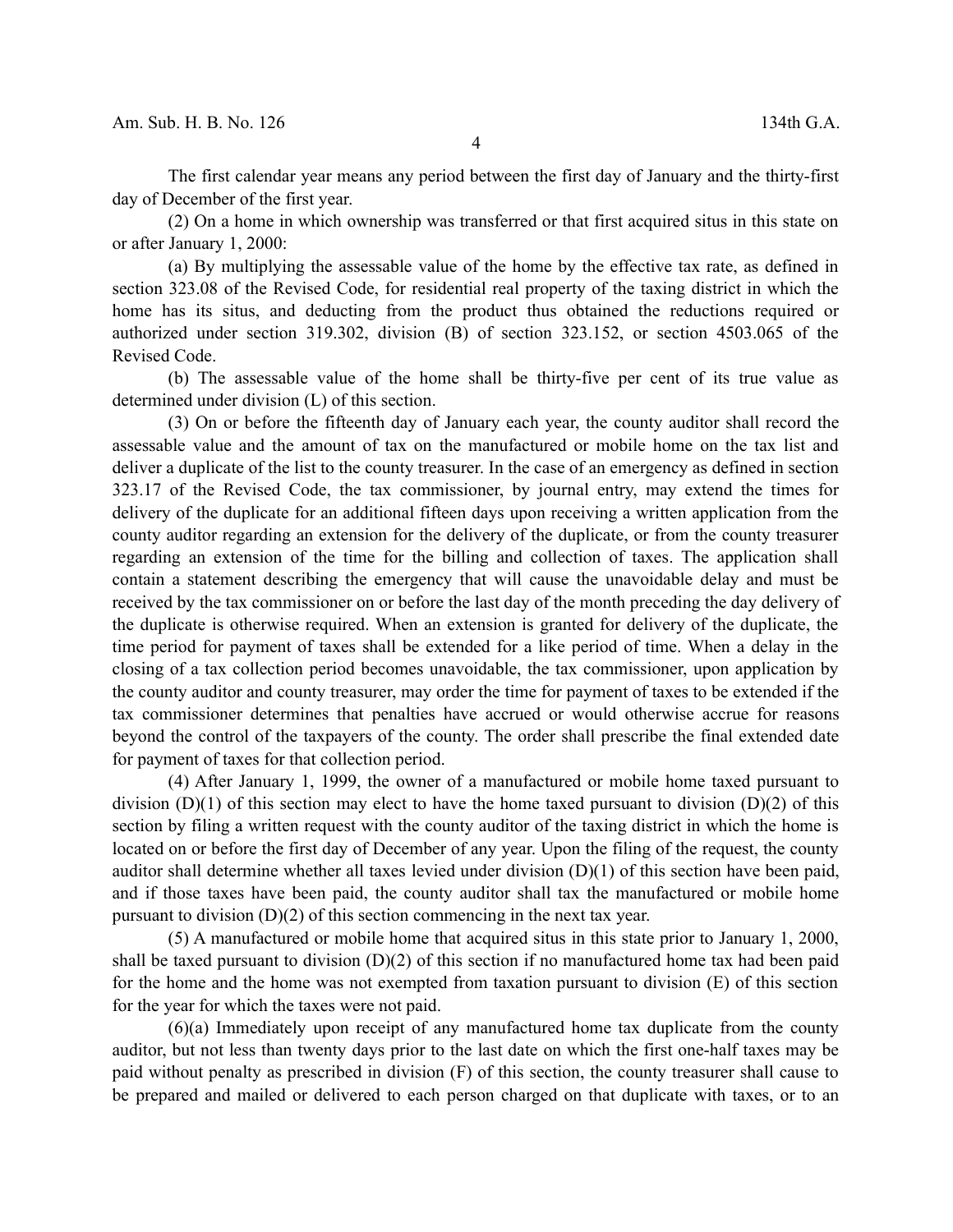agent designated by such person, the tax bill prescribed by the tax commissioner under division (D) (7) of this section. When taxes are paid by installments, the county treasurer shall mail or deliver to each person charged on such duplicate or the agent designated by that person a second tax bill showing the amount due at the time of the second tax collection. The second half tax bill shall be mailed or delivered at least twenty days prior to the close of the second half tax collection period. A change in the mailing address of any tax bill shall be made in writing to the county treasurer. Failure to receive a bill required by this section does not excuse failure or delay to pay any taxes shown on the bill or, except as provided in division (B)(1) of section 5715.39 of the Revised Code, avoid any penalty, interest, or charge for such delay.

(b) After delivery of the copy of the delinquent manufactured home tax list under division (H) of this section, the county treasurer may prepare and mail to each person in whose name a home is listed an additional tax bill showing the total amount of delinquent taxes charged against the home as shown on the list. The tax bill shall include a notice that the interest charge prescribed by division (G) of this section has begun to accrue.

(7) Each tax bill prepared and mailed or delivered under division (D)(6) of this section shall be in the form and contain the information required by the tax commissioner. The commissioner may prescribe different forms for each county and may authorize the county auditor to make up tax bills and tax receipts to be used by the county treasurer. The tax bill shall not contain or be mailed or delivered with any information or material that is not required by this section or that is not authorized by section 321.45 of the Revised Code or by the tax commissioner. In addition to the information required by the commissioner, each tax bill shall contain the following information:

(a) The taxes levied and the taxes charged and payable against the manufactured or mobile home;

(b) The following notice: "Notice: If the taxes are not paid within sixty days after the county auditor delivers the delinquent manufactured home tax list to the county treasurer, you and your home may be subject to collection proceedings for tax delinquency." Failure to provide such notice has no effect upon the validity of any tax judgment to which a home may be subjected.

(c) In the case of manufactured or mobile homes taxed under division (D)(2) of this section, the following additional information:

(i) The effective tax rate. The words "effective tax rate" shall appear in boldface type.

(ii) The following notice: "Notice: If the taxes charged against this home have been reduced by the 2-1/2 per cent tax reduction for residences occupied by the owner but the home is not a residence occupied by the owner, the owner must notify the county auditor's office not later than March 31 of the year for which the taxes are due. Failure to do so may result in the owner being convicted of a fourth degree misdemeanor, which is punishable by imprisonment up to 30 days, a fine up to \$250, or both, and in the owner having to repay the amount by which the taxes were erroneously or illegally reduced, plus any interest that may apply.

If the taxes charged against this home have not been reduced by the  $2\frac{1}{2}$  per cent tax reduction and the home is a residence occupied by the owner, the home may qualify for the tax reduction. To obtain an application for the tax reduction or further information, the owner may contact the county auditor's office at  $(insert the address and telephone number of the$ county auditor's office)."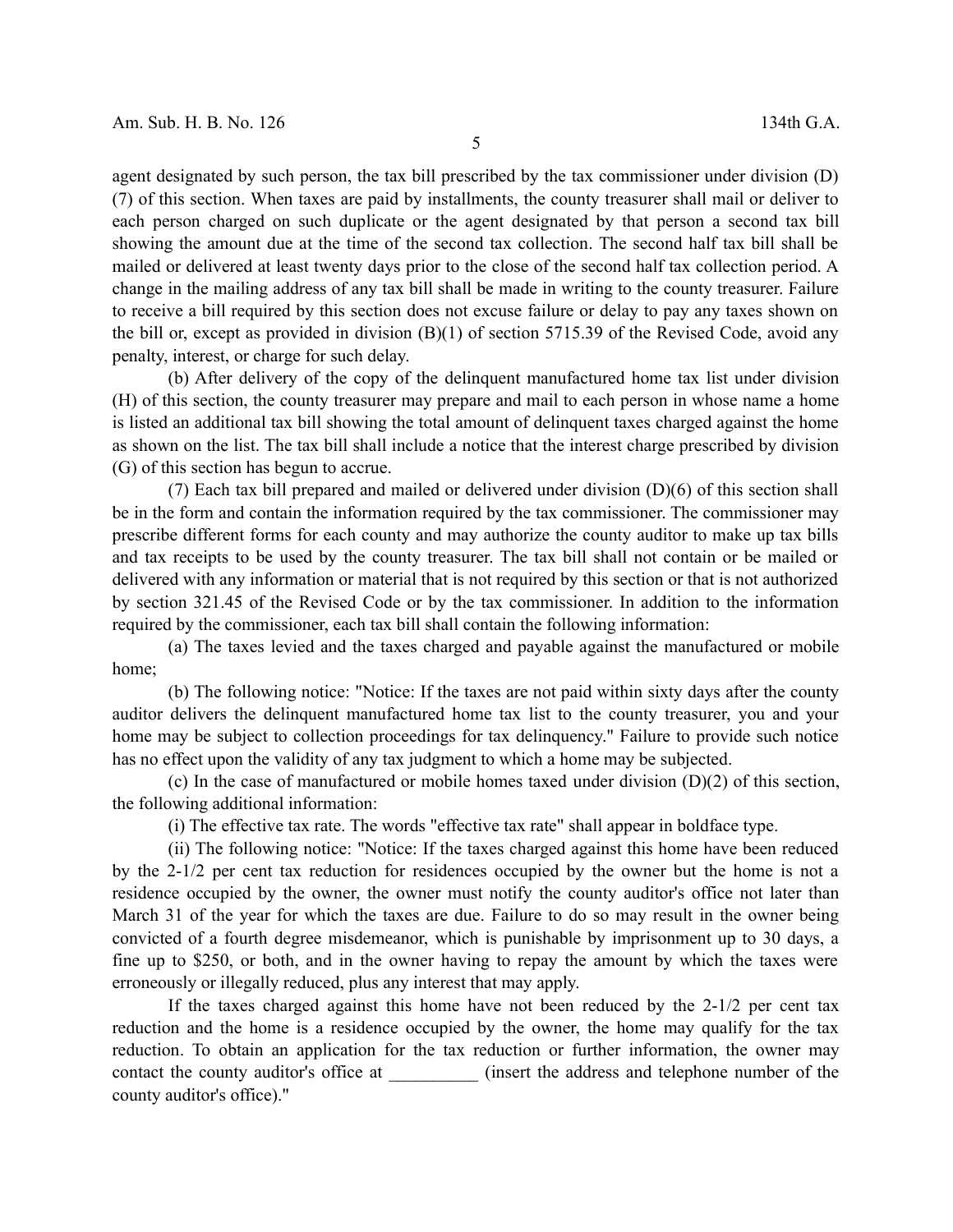(E)(1) A manufactured or mobile home is not subject to this section when any of the following applies:

(a) It is taxable as personal property pursuant to section 5709.01 of the Revised Code. Any manufactured or mobile home that is used as a residence shall be subject to this section and shall not be taxable as personal property pursuant to section 5709.01 of the Revised Code.

(b) It bears a license plate issued by any state other than this state unless the home is in this state in excess of an accumulative period of thirty days in any calendar year.

(c) The annual tax has been paid on the home in this state for the current year.

(d) The tax commissioner has determined, pursuant to section 5715.27 of the Revised Code, that the property is exempt from taxation, or would be exempt from taxation under Chapter 5709. of the Revised Code if it were classified as real property.

(2) A travel trailer or park trailer, as these terms are defined in section 4501.01 of the Revised Code, is not subject to this section if it is unused or unoccupied and stored at the owner's normal place of residence or at a recognized storage facility.

(3) A travel trailer or park trailer, as these terms are defined in section 4501.01 of the Revised Code, is subject to this section and shall be taxed as a manufactured or mobile home if it has a situs longer than thirty days in one location and is connected to existing utilities, unless either of the following applies:

(a) The situs is in a state facility or a camping or park area as defined in division  $(C)$ ,  $(Q)$ ,  $(S)$ , or (V) of section 3729.01 of the Revised Code.

(b) The situs is in a camping or park area that is a tract of land that has been limited to recreational use by deed or zoning restrictions and subdivided for sale of five or more individual lots for the express or implied purpose of occupancy by either self-contained recreational vehicles as defined in division (T) of section 3729.01 of the Revised Code or by dependent recreational vehicles as defined in division (D) of section 3729.01 of the Revised Code.

(F) Except as provided in division (D)(3) of this section, the manufactured home tax is due and payable as follows:

(1) When a manufactured or mobile home has a situs in this state, as provided in this section, on the first day of January, one-half of the amount of the tax is due and payable on or before the first day of March and the balance is due and payable on or before the thirty-first day of July. At the option of the owner of the home, the tax for the entire year may be paid in full on the first day of March.

(2) When a manufactured or mobile home first acquires a situs in this state after the first day of January, no tax is due and payable for that year.

 $(G)(1)(a)$  Except as otherwise provided in division  $(G)(1)(b)$  of this section, if one-half of the current taxes charged under this section against a manufactured or mobile home, together with the full amount of any delinquent taxes, are not paid on or before the first day of March in that year, or on or before the last day for such payment as extended pursuant to section 4503.063 of the Revised Code, a penalty of ten per cent shall be charged against the unpaid balance of such half of the current taxes. If the total amount of all such taxes is not paid on or before the thirty-first day of July, next thereafter, or on or before the last day for payment as extended pursuant to section 4503.063 of the Revised Code, a like penalty shall be charged on the balance of the total amount of the unpaid current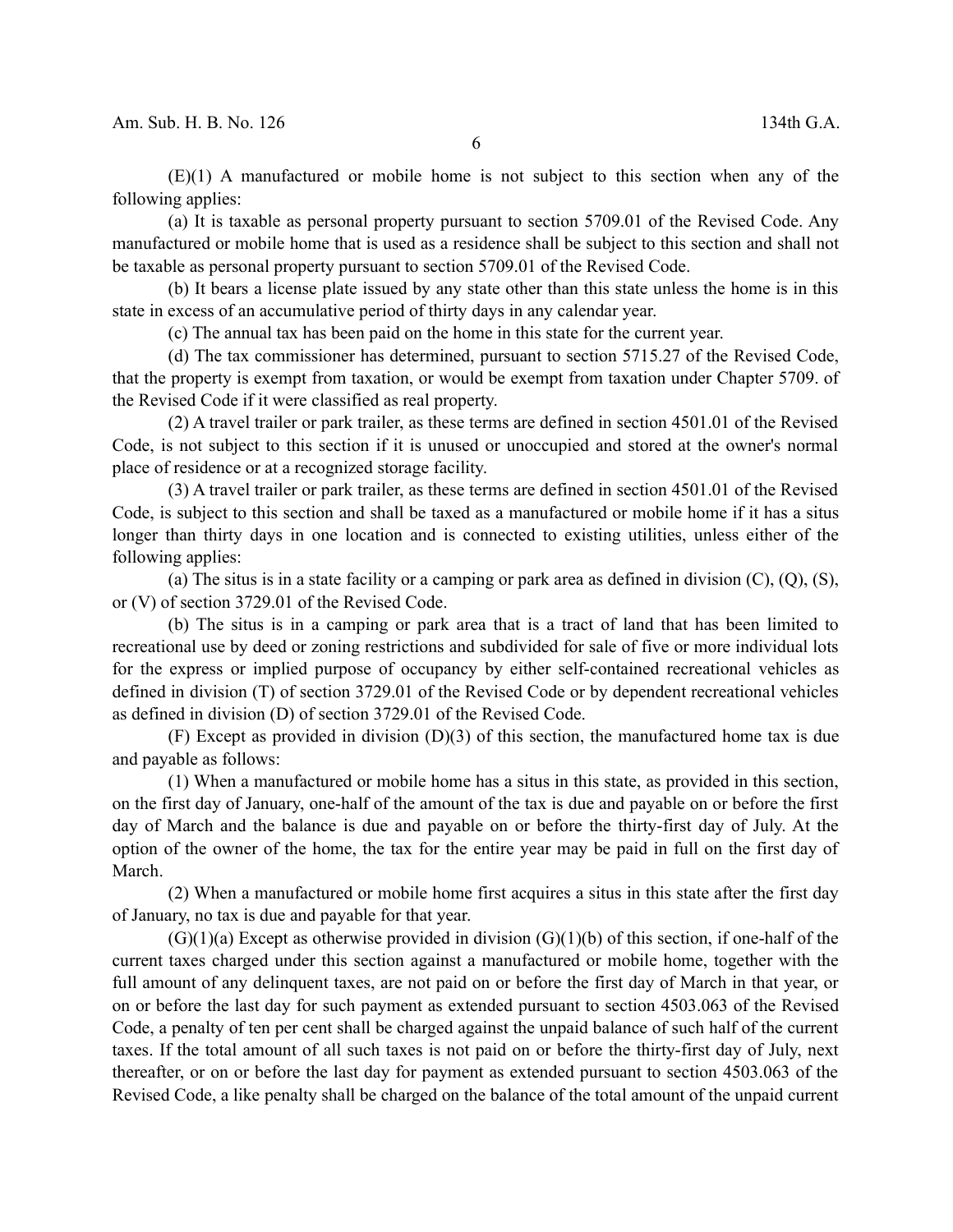taxes.

(b) After a valid delinquent tax contract that includes unpaid current taxes from a first-half collection period described in division (F) of this section has been entered into under section 323.31 of the Revised Code, no ten per cent penalty shall be charged against such taxes after the second-half collection period while the delinquent tax contract remains in effect. On the day a delinquent tax contract becomes void, the ten per cent penalty shall be charged against such taxes and shall equal the amount of penalty that would have been charged against unpaid current taxes outstanding on the date on which the second-half penalty would have been charged thereon under division  $(G)(1)(a)$  of this section if the contract had not been in effect.

(2)(a) On the first day of the month following the last day the second installment of taxes may be paid without penalty beginning in 2000, interest shall be charged against and computed on all delinquent taxes other than the current taxes that became delinquent taxes at the close of the last day such second installment could be paid without penalty. The charge shall be for interest that accrued during the period that began on the preceding first day of December and ended on the last day of the month that included the last date such second installment could be paid without penalty. The interest shall be computed at the rate per annum prescribed by section 5703.47 of the Revised Code and shall be entered as a separate item on the delinquent manufactured home tax list compiled under division (H) of this section.

(b) On the first day of December beginning in 2000, the interest shall be charged against and computed on all delinquent taxes. The charge shall be for interest that accrued during the period that began on the first day of the month following the last date prescribed for the payment of the second installment of taxes in the current year and ended on the immediately preceding last day of November. The interest shall be computed at the rate per annum prescribed by section 5703.47 of the Revised Code and shall be entered as a separate item on the delinquent manufactured home tax list.

(c) After a valid undertaking has been entered into for the payment of any delinquent taxes, no interest shall be charged against such delinquent taxes while the undertaking remains in effect in compliance with section 323.31 of the Revised Code. If a valid undertaking becomes void, interest shall be charged against the delinquent taxes for the periods that interest was not permitted to be charged while the undertaking was in effect. The interest shall be charged on the day the undertaking becomes void and shall equal the amount of interest that would have been charged against the unpaid delinquent taxes outstanding on the dates on which interest would have been charged thereon under divisions (G)(1) and (2) of this section had the undertaking not been in effect.

(3) If the full amount of the taxes due at either of the times prescribed by division (F) of this section is paid within ten days after such time, the county treasurer shall waive the collection of and the county auditor shall remit one-half of the penalty provided for in this division for failure to make that payment by the prescribed time.

(4) The treasurer shall compile and deliver to the county auditor a list of all tax payments the treasurer has received as provided in division  $(G)(3)$  of this section. The list shall include any information required by the auditor for the remission of the penalties waived by the treasurer. The taxes so collected shall be included in the settlement next succeeding the settlement then in process.

(H)(1) The county auditor shall compile annually a "delinquent manufactured home tax list" consisting of homes the county treasurer's records indicate have taxes that were not paid within the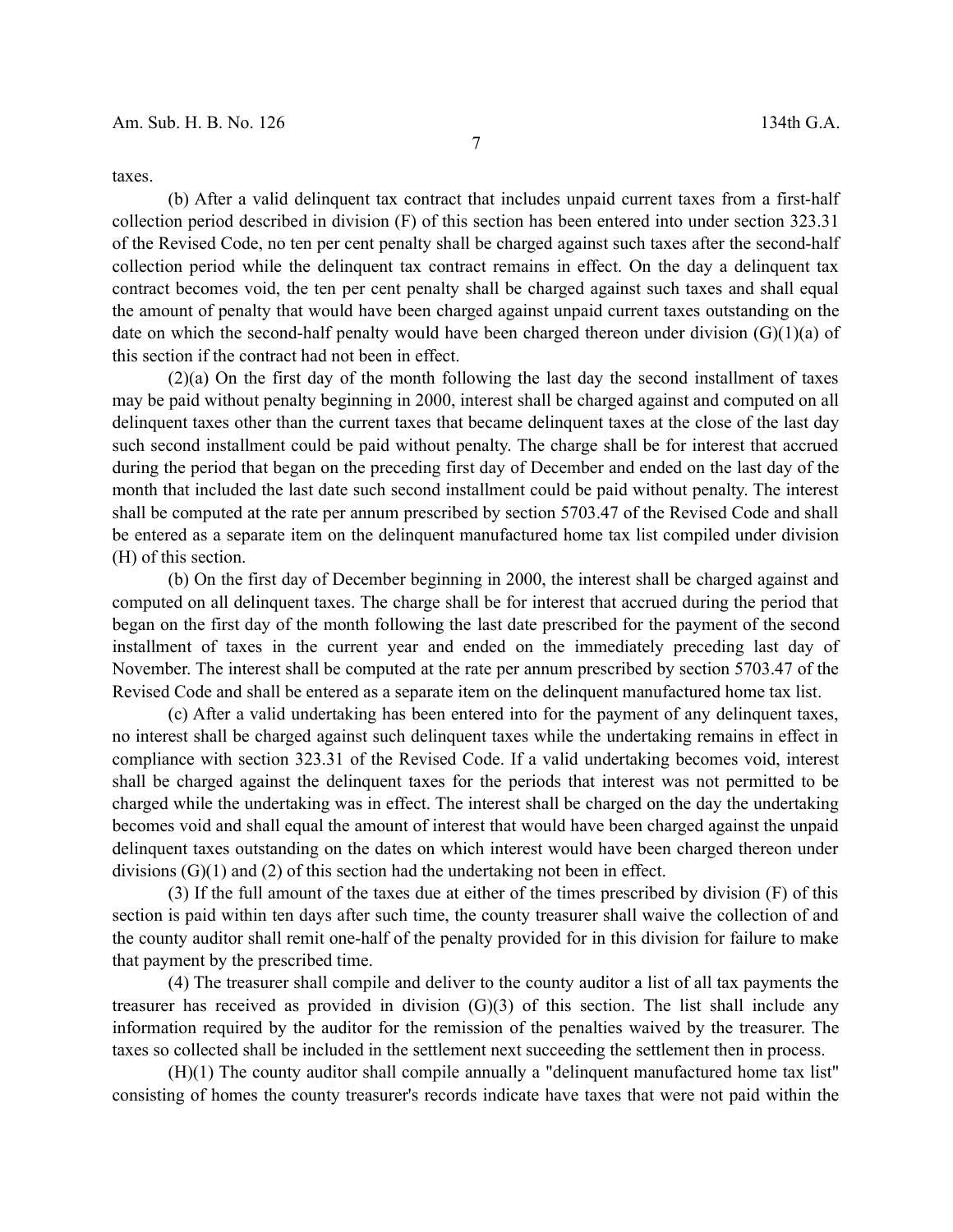time prescribed by divisions (D)(3) and (F) of this section, have taxes that remain unpaid from prior years, or have unpaid tax penalties or interest that have been assessed.

(2) Within thirty days after the settlement under division (H)(2) of section 321.24 of the Revised Code, the county auditor shall deliver a copy of the delinquent manufactured home tax list to the county treasurer. The auditor shall update and publish the delinquent manufactured home tax list annually in the same manner as delinquent real property tax lists are published. The county auditor may apportion the cost of publishing the list among taxing districts in proportion to the amount of delinquent manufactured home taxes so published that each taxing district is entitled to receive upon collection of those taxes, or the county auditor may charge the owner of a home on the list a flat fee established under section 319.54 of the Revised Code for the cost of publishing the list and, if the fee is not paid, may place the fee upon the delinquent manufactured home tax list as a lien on the listed home, to be collected as other manufactured home taxes.

(3) When taxes, penalties, or interest are charged against a person on the delinquent manufactured home tax list and are not paid within sixty days after the list is delivered to the county treasurer, the county treasurer shall, in addition to any other remedy provided by law for the collection of taxes, penalties, and interest, enforce collection of such taxes, penalties, and interest by civil action in the name of the treasurer against the owner for the recovery of the unpaid taxes following the procedures for the recovery of delinquent real property taxes in sections 323.25 to 323.28 of the Revised Code. The action may be brought in municipal or county court, provided the amount charged does not exceed the monetary limitations for original jurisdiction for civil actions in those courts.

It is sufficient, having made proper parties to the suit, for the county treasurer to allege in the treasurer's bill of particulars or petition that the taxes stand chargeable on the books of the county treasurer against such person, that they are due and unpaid, and that such person is indebted in the amount of taxes appearing to be due the county. The treasurer need not set forth any other matter relating thereto. If it is found on the trial of the action that the person is indebted to the state, judgment shall be rendered in favor of the county treasurer prosecuting the action. The judgment debtor is not entitled to the benefit of any law for stay of execution or exemption of property from levy or sale on execution in the enforcement of the judgment.

Upon the filing of an entry of confirmation of sale or an order of forfeiture in a proceeding brought under this division, title to the manufactured or mobile home shall be in the purchaser. The clerk of courts shall issue a certificate of title to the purchaser upon presentation of proof of filing of the entry of confirmation or order and, in the case of a forfeiture, presentation of the county auditor's certificate of sale.

(I) The total amount of taxes collected shall be distributed in the following manner: four per cent shall be allowed as compensation to the county auditor for the county auditor's service in assessing the taxes; two per cent shall be allowed as compensation to the county treasurer for the services the county treasurer renders as a result of the tax levied by this section. Such amounts shall be paid into the county treasury, to the credit of the county general revenue fund, on the warrant of the county auditor. Fees to be paid to the credit of the real estate assessment fund shall be collected pursuant to division (C) of section 319.54 of the Revised Code and paid into the county treasury, on the warrant of the county auditor. The balance of the taxes collected shall be distributed among the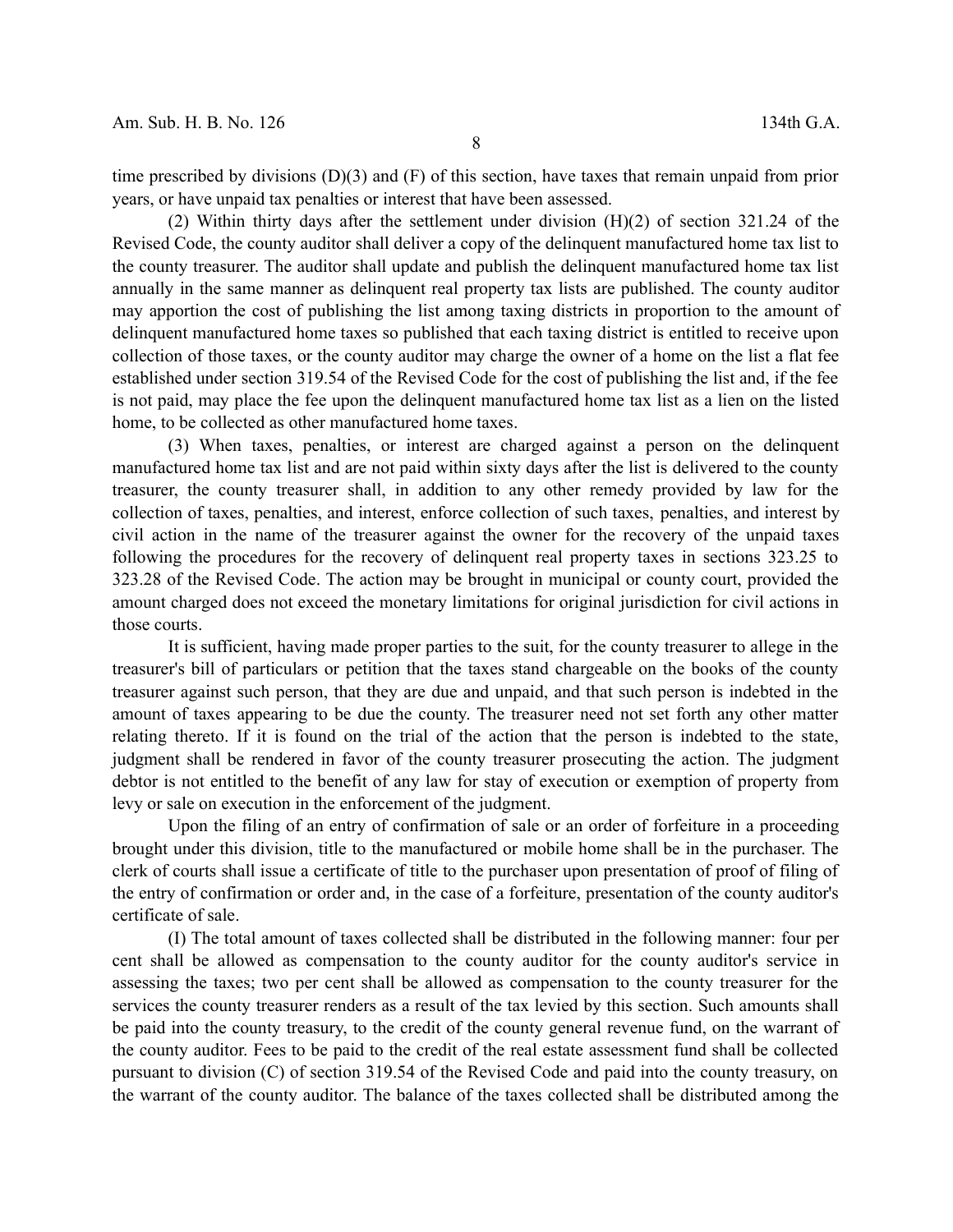taxing subdivisions of the county in which the taxes are collected and paid in the same ratio as those taxes were collected for the benefit of the taxing subdivision. The taxes levied and revenues collected under this section shall be in lieu of any general property tax and any tax levied with respect to the privilege of using or occupying a manufactured or mobile home in this state except as provided in sections 4503.04 and 5741.02 of the Revised Code.

(J) An agreement to purchase or a bill of sale for a manufactured home shall show whether or not the furnishings and equipment are included in the purchase price.

(K) If the county treasurer and the county prosecuting attorney agree that an item charged on the delinquent manufactured home tax list is uncollectible, they shall certify that determination and the reasons to the county board of revision. If the board determines the amount is uncollectible, it shall certify its determination to the county auditor, who shall strike the item from the list.

(L)(1) The county auditor shall appraise at its true value any manufactured or mobile home in which ownership is transferred or which first acquires situs in this state on or after January 1, 2000, and any manufactured or mobile home the owner of which has elected, under division (D)(4) of this section, to have the home taxed under division (D)(2) of this section. The true value shall include the value of the home, any additions, and any fixtures, but not any furnishings in the home. In determining the true value of a manufactured or mobile home, the auditor shall consider all facts and circumstances relating to the value of the home, including its age, its capacity to function as a residence, any obsolete characteristics, and other factors that may tend to prove its true value.

(2)(a) If a manufactured or mobile home has been the subject of an arm's length sale between a willing seller and a willing buyer within a reasonable length of time prior to the determination of true value, the county auditor shall consider the sale price of the home to be the true value for taxation purposes.

(b) The sale price in an arm's length transaction between a willing seller and a willing buyer shall not be considered the true value of the home if either of the following occurred after the sale:

(i) The home has lost value due to a casualty.

(ii) An addition or fixture has been added to the home.

(3) The county auditor shall have each home viewed and appraised at least once in each sixyear period in the same year in which real property in the county is appraised pursuant to Chapter 5713. of the Revised Code, and shall update the appraised values in the third calendar year following the appraisal. The person viewing or appraising a home may enter the home to determine by actual view any additions or fixtures that have been added since the last appraisal. In conducting the appraisals and establishing the true value, the auditor shall follow the procedures set forth for appraising real property in sections 5713.01 and 5713.03 of the Revised Code.

(4) The county auditor shall place the true value of each home on the manufactured home tax list upon completion of an appraisal.

(5)(a) If the county auditor changes the true value of a home, the auditor shall notify the owner of the home in writing, delivered by mail or in person. The notice shall be given at least thirty days prior to the issuance of any tax bill that reflects the change. Failure to receive the notice does not invalidate any proceeding under this section.

(b) Any owner of a home or any other person or party listed in that would be authorized to file a complaint under division  $(A)(1)$  (A) of section 5715.19 of the Revised Code if the home was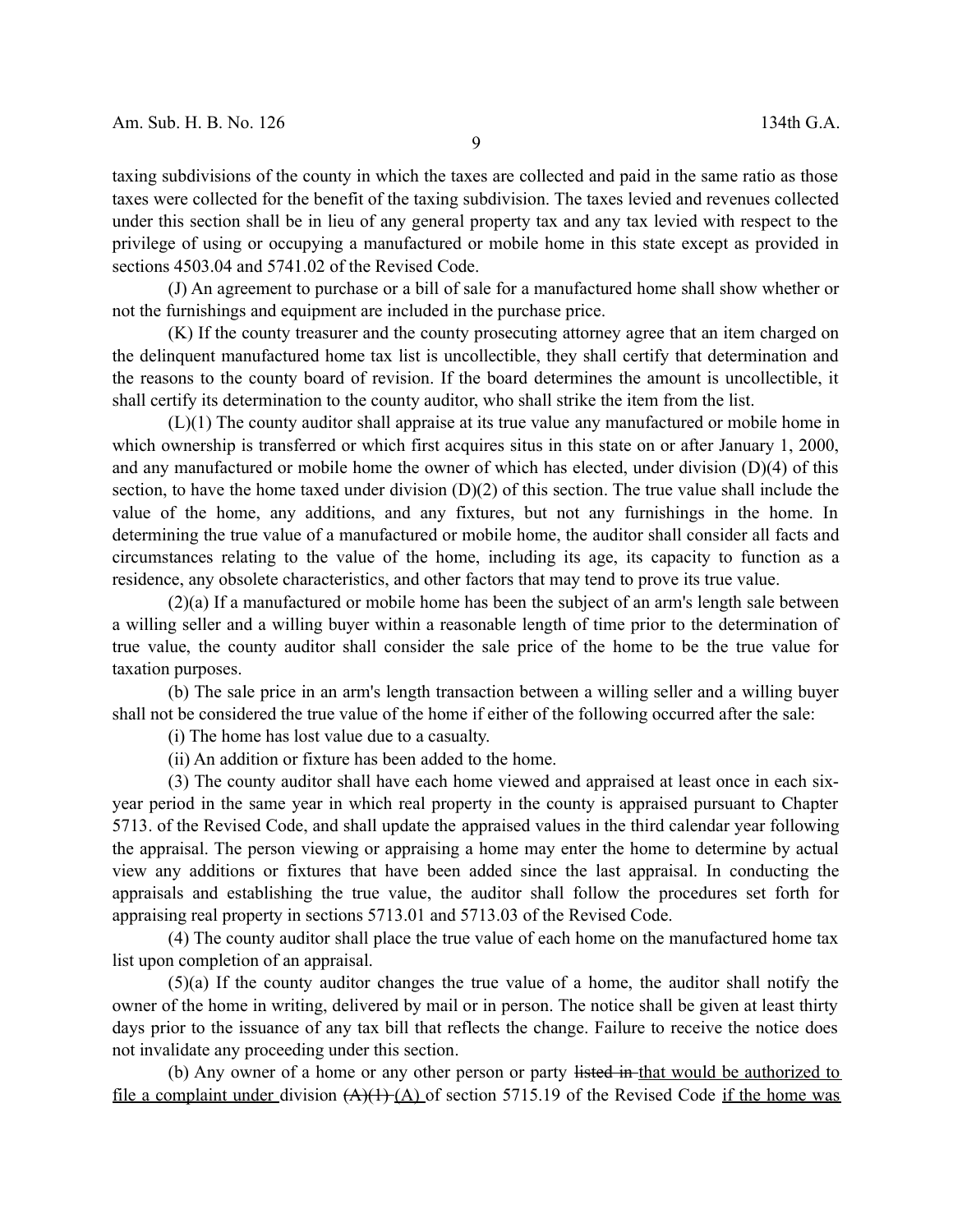real property may file a complaint against the true value of the home as appraised under this section. The complaint shall be filed with the county auditor on or before the thirty-first day of March of the current tax year or the date of closing of the collection for the first half of manufactured home taxes for the current tax year, whichever is later. The auditor shall present to the county board of revision all complaints filed with the auditor under this section. The board shall hear and investigate the complaint and may take action on it as provided under sections 5715.11 to 5715.19 of the Revised Code.

(c) If the county board of revision determines, pursuant to a complaint against the valuation of a manufactured or mobile home filed under this section, that the amount of taxes, assessments, or other charges paid was in excess of the amount due based on the valuation as finally determined, then the overpayment shall be refunded in the manner prescribed in section 5715.22 of the Revised Code.

(d) Payment of all or part of a tax under this section for any year for which a complaint is pending before the county board of revision does not abate the complaint or in any way affect the hearing and determination thereof.

(M) If the county auditor determines that any tax or other charge or any part thereof has been erroneously charged as a result of a clerical error as defined in section 319.35 of the Revised Code, the county auditor shall call the attention of the county board of revision to the erroneous charges. If the board finds that the taxes or other charges have been erroneously charged or collected, it shall certify the finding to the auditor. Upon receipt of the certification, the auditor shall remove the erroneous charges on the manufactured home tax list or delinquent manufactured home tax list in the same manner as is prescribed in section 319.35 of the Revised Code for erroneous charges against real property, and refund any erroneous charges that have been collected, with interest, in the same manner as is prescribed in section 319.36 of the Revised Code for erroneous charges against real property.

(N) As used in this section and section 4503.061 of the Revised Code:

(1) "Manufactured home taxes" includes taxes, penalties, and interest charged under division (C) or (G) of this section and any penalties charged under division (G) or (H)(5) of section 4503.061 of the Revised Code.

(2) "Current taxes" means all manufactured home taxes charged against a manufactured or mobile home that have not appeared on the manufactured home tax list for any prior year. Current taxes become delinquent taxes if they remain unpaid after the last day prescribed for payment of the second installment of current taxes without penalty, whether or not they have been certified delinquent.

(3) "Delinquent taxes" means:

(a) Any manufactured home taxes that were charged against a manufactured or mobile home for a prior year, including any penalties or interest charged for a prior year and the costs of publication under division (H)(2) of this section, and that remain unpaid;

(b) Any current manufactured home taxes charged against a manufactured or mobile home that remain unpaid after the last day prescribed for payment of the second installment of current taxes without penalty, whether or not they have been certified delinquent, including any penalties or interest and the costs of publication under division (H)(2) of this section.

Sec. 5715.19. (A) As used in this section, "member":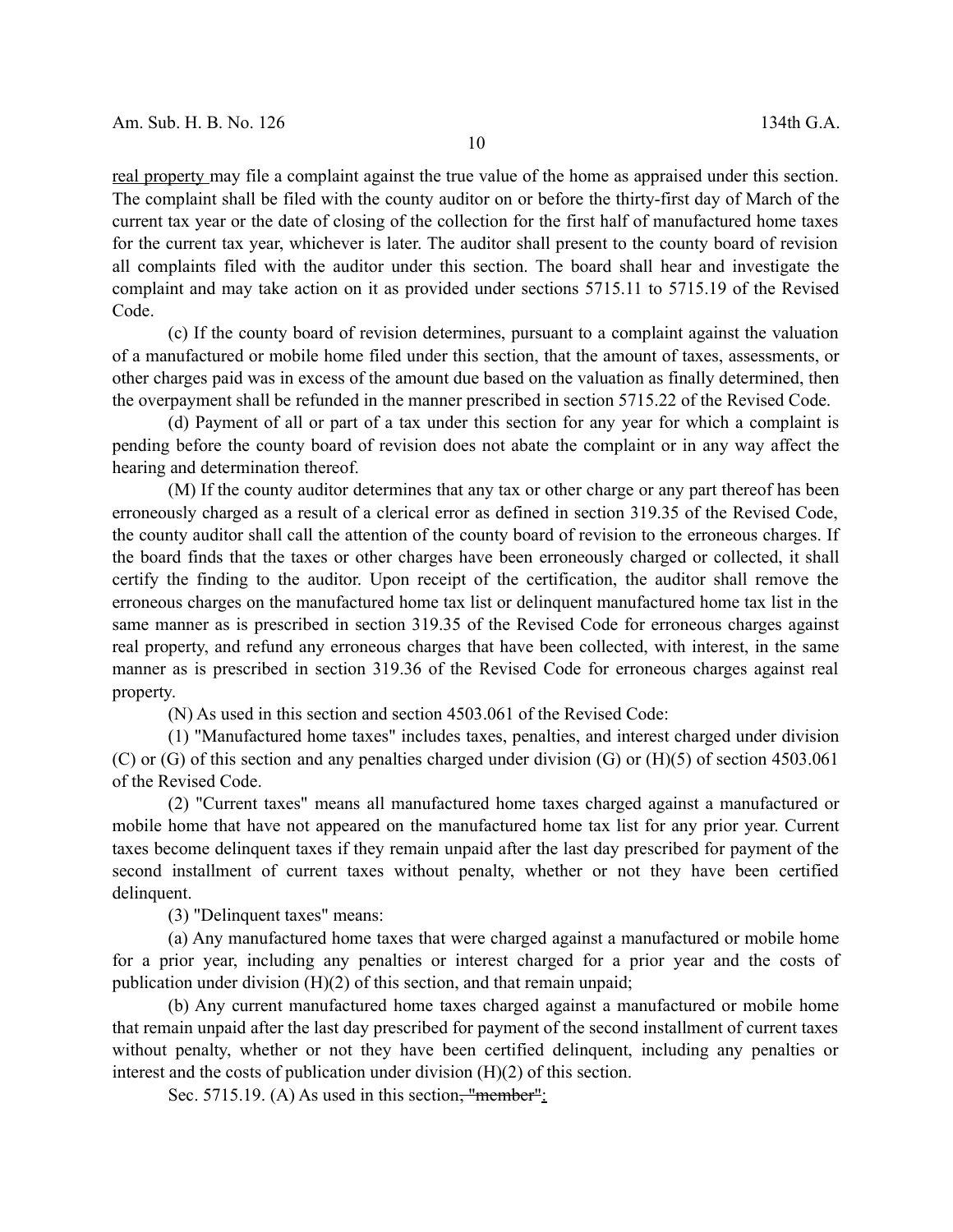"Member" has the same meaning as in section  $1705.01$  or  $1706.01$  of the Revised Code-as applicable, "internet.

"Internet identifier of record" has the same meaning as in section 9.312 of the Revised Code, and "interim.

"Interim" period" means, for each county, the tax year to which section 5715.24 of the Revised Code applies and each subsequent tax year until the tax year in which that section applies again.

"Legislative authority" means a board of county commissioners, a board of township trustees of any township with territory in the county, the board of education of any school district with territory in the county, or the legislative authority of a municipal corporation with territory in the county.

"Original complaint" means a complaint filed under division (A) of this section.

"Counter-complaint" means a complaint filed under division (B) of this section in response to an original complaint.

"Third party complainant" means a complainant other than the property owner, the owner's spouse, a tenant authorized to file an original complaint, or any person acting on behalf of a property owner. "Third party complainant" does not include a legislative authority or a mayor of a municipal corporation, but does include the prosecuting attorney or treasurer of a county.

(1) Subject to division (A)(2) of this section, a complaint against any of the following determinations for the current tax year shall be filed with the county auditor on or before the thirtyfirst day of March of the ensuing tax year or the date of closing of the collection for the first half of real and public utility property taxes for the current tax year, whichever is later:

(a) Any classification made under section 5713.041 of the Revised Code;

(b) Any determination made under section 5713.32 or 5713.35 of the Revised Code;

(c) Any recoupment charge levied under section 5713.35 of the Revised Code;

(d) The determination of the total valuation or assessment of any parcel that appears on the tax list, except parcels assessed by the tax commissioner pursuant to section 5727.06 of the Revised Code;

(e) The determination of the total valuation of any parcel that appears on the agricultural land tax list, except parcels assessed by the tax commissioner pursuant to section 5727.06 of the Revised Code;

(f) Any determination made under division (A) of section 319.302 of the Revised Code.

If such a complaint is filed by mail or certified mail, the date of the United States postmark placed on the envelope or sender's receipt by the postal service shall be treated as the date of filing. A private meter postmark on an envelope is not a valid postmark for purposes of establishing the filing date.

Any Subject to division (A)(6) of this section, any person owning taxable real property in the county or in a taxing district with territory in the county; such a person's spouse; a tenant of the property owner, if the property is classified as to use for tax purposes as commercial or industrial, the lease requires the tenant to pay the entire amount of taxes charged against the property, and the lease allows, or the property owner otherwise authorizes, the tenant to file such a complaint with respect to the property; an individual who is retained by such a person or tenant and who holds a designation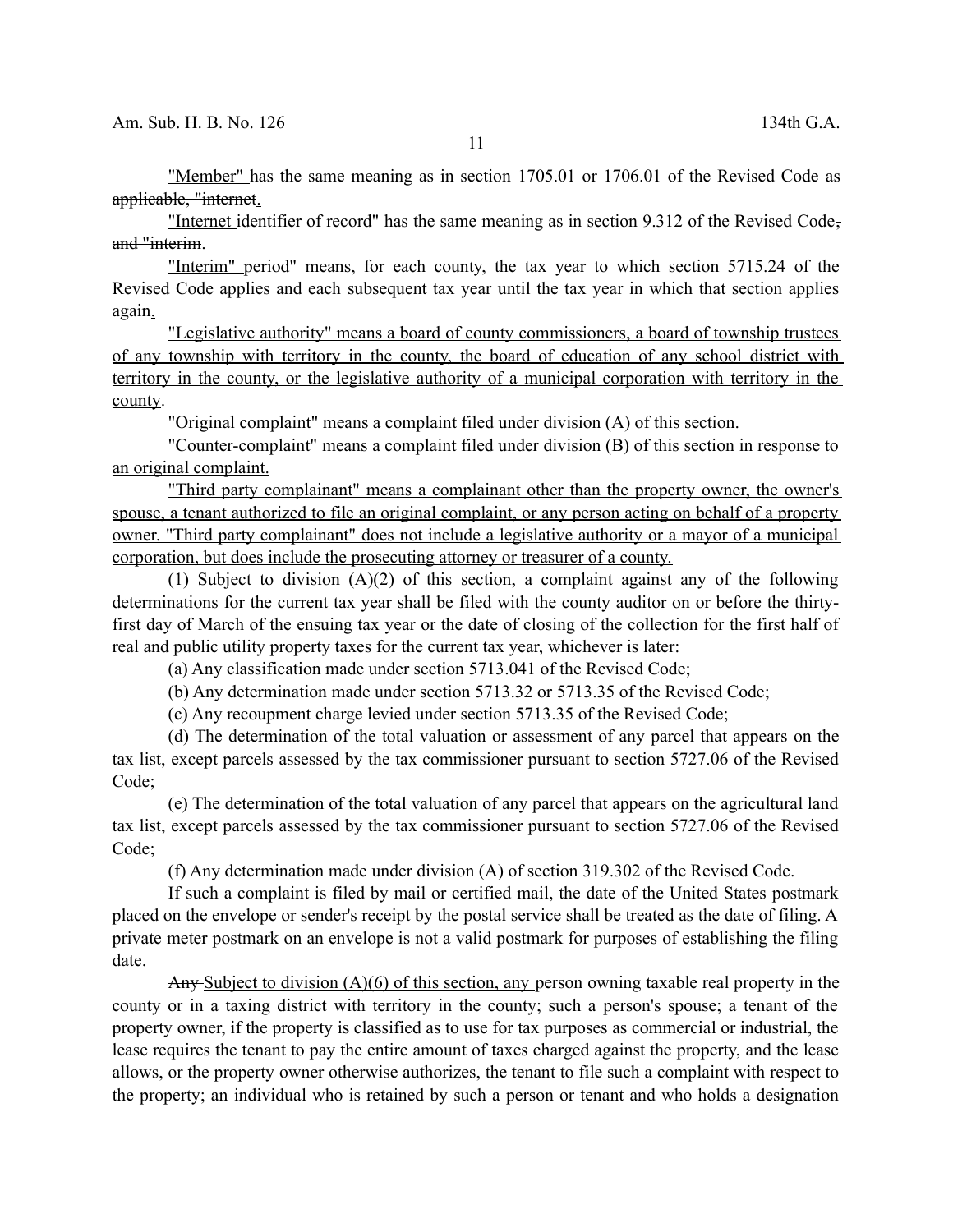from a professional assessment organization, such as the institute for professionals in taxation, the national council of property taxation, or the international association of assessing officers; a public accountant who holds a permit under section 4701.10 of the Revised Code, a general or residential real estate appraiser licensed or certified under Chapter 4763. of the Revised Code, or a real estate broker licensed under Chapter 4735. of the Revised Code, who is retained by such a person or tenant; if the person or tenant is a firm, company, association, partnership, limited liability company, or corporation, an officer, a salaried employee, a partner, or a member of that person or tenant; if the person or tenant is a trust, a trustee of the trust; the board of county commissioners; the prosecuting attorney or treasurer of the county; the board of township trustees of any township with territory within the county; the board of education of any school district with any territory in the county; or the mayor or legislative authority of any municipal corporation with any territory in the county or the legislative authority of a subdivision or the mayor of a municipal corporation may file such a complaint regarding any such determination affecting any real property in the county, except that a person owning taxable real property in another county may file such a complaint only with regard to any such determination affecting real property in the county that is located in the same taxing district as that person's real property is located. The county auditor shall present to the county board of revision all complaints filed with the auditor.

(2) No person, boardlegislative authority, or officer shall file a complaint against the valuation or assessment of any parcel that appears on the tax list if it filed a complaint against the valuation or assessment of that parcel for any prior tax year in the same interim period, unless the person, boardlegislative authority, or officer alleges that the valuation or assessment should be changed due to one or more of the following circumstances that occurred after the tax lien date for the tax year for which the prior complaint was filed and that the circumstances were not taken into consideration with respect to the prior complaint:

(a) The property was sold in an arm's length transaction, as described in section 5713.03 of the Revised Code;

(b) The property lost value due to some casualty;

(c) Substantial improvement was added to the property;

(d) An increase or decrease of at least fifteen per cent in the property's occupancy has had a substantial economic impact on the property.

(3) If a county board of revision, the board of tax appeals, or any court dismisses a complaint filed under this section or section 5715.13 of the Revised Code for the reason that the act of filing the complaint was the unauthorized practice of law or the person filing the complaint was engaged in the unauthorized practice of law, the party affected by a decrease in valuation or the party's agent, or the person owning taxable real property in the county or in a taxing district with territory in the county, may refile the complaint, notwithstanding division (A)(2) of this section.

(4)(a) No complaint filed under this section or section 5715.13 of the Revised Code shall be dismissed for the reason that the complaint fails to accurately identify the owner of the property that is the subject of the complaint.

(b) If a complaint fails to accurately identify the owner of the property that is the subject of the complaint, the board of revision shall exercise due diligence to ensure the correct property owner is notified as required by divisions (B) and (C) of this section.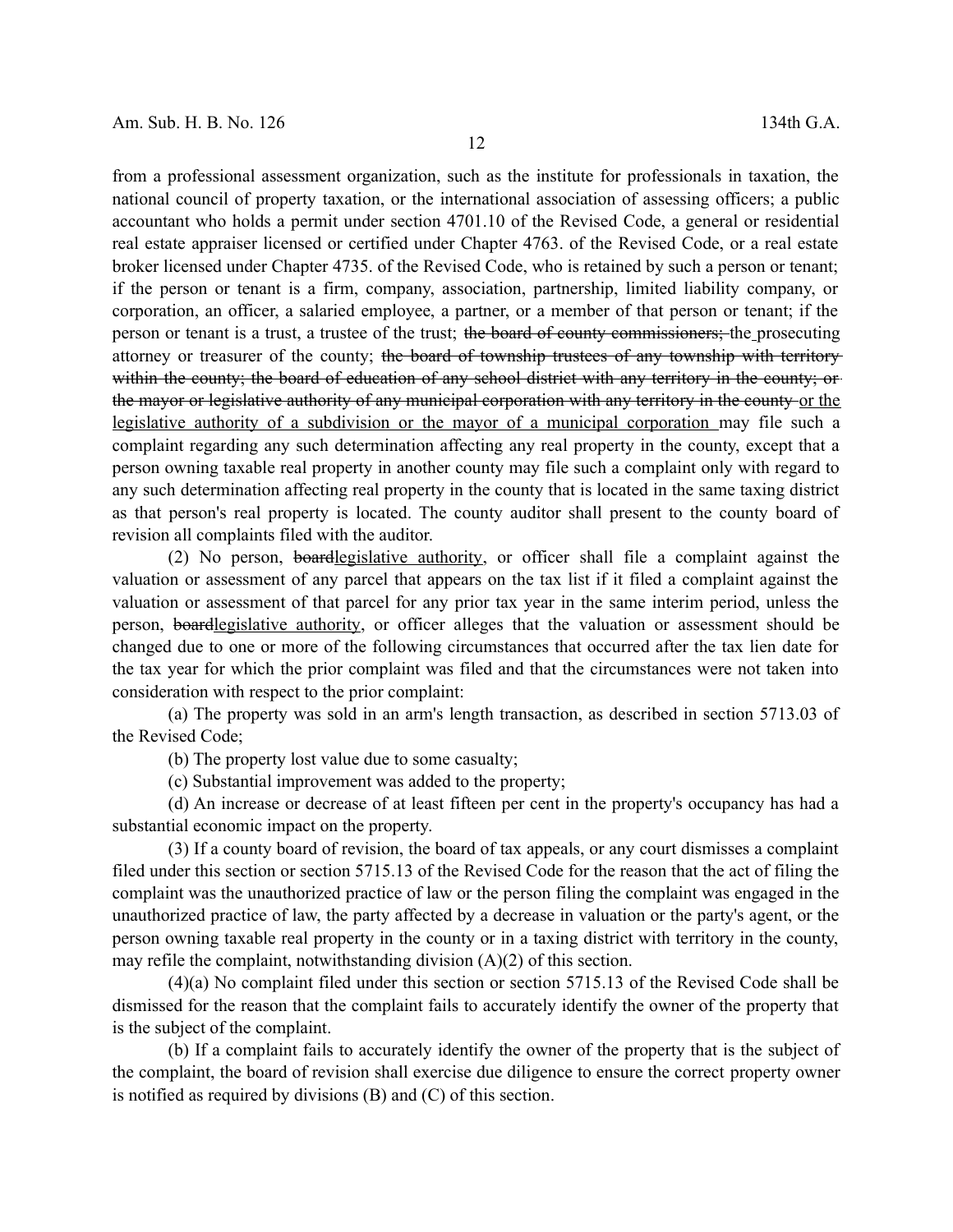(5) Notwithstanding division  $(A)(2)$  of this section, a person, boardlegislative authority, or officer may file a complaint against the valuation or assessment of any parcel that appears on the tax list if it filed a complaint against the valuation or assessment of that parcel for any prior tax year in the same interim period if the person, boardlegislative authority, or officer withdrew the complaint before the complaint was heard by the board.

(6) The legislative authority of a subdivision, the mayor of a municipal corporation, or a third party complainant shall not file an original complaint with respect to property the subdivision or complainant does not own or lease unless both of the following conditions are met:

(a) If the complaint is based on a determination described in division  $(A)(1)(d)$  or (e) of this section, the property was (i) sold in an arm's length transaction, as described in section 5713.03 of the Revised Code, before, but not after, the tax lien date for the tax year for which the complaint is to be filed, and (ii) the sale price exceeds the true value of the property appearing on the tax list for that tax year by both ten per cent and the amount of the filing threshold determined under division (J) of this section;

(b) If the complaint is filed by a legislative authority or mayor, the legislative authority or, in the case of a mayor, the legislative authority of the municipal corporation, first adopts a resolution authorizing the filing of the original complaint at a public meeting of the legislative authority.

(7) A resolution adopted under division  $(A)(6)(b)$  of this section shall include all of the following information:

(a) Identification of the parcel or parcels that are the subject of the original complaint by street address, if available from online records of the county auditor, and by permanent parcel number;

(b) The name of at least one of the record owners of the parcel or parcels;

(c) The basis for the complaint under divisions  $(A)(1)(a)$  to (f) of this section relative to each parcel identified in the resolution;

(d) The tax year for which the complaint will be filed, which shall be a year for which a complaint may be timely filed under this section at the time of the resolution's adoption.

A legislative authority shall not adopt a resolution required under division  $(A)(6)(b)$  of this section that identifies more than one parcel under division  $(A)(7)(a)$  of this section, except that a single resolution may identify more than one parcel under that division if each parcel has the same record owner or the same record owners, as applicable. A legislative authority may adopt multiple resolutions required under division  $(A)(6)(b)$  of this section by a single vote, provided that the vote is separate from the question of whether to adopt any resolution that is not adopted under division (A)  $(6)(b)$  of this section.

Before adopting a resolution required by division  $(A)(6)(b)$  of this section, the legislative authority shall mail a written notice to at least one of the record owners of the parcel or parcels identified in the resolution stating the intent of the legislative authority in adopting the resolution, the proposed date of adoption, and the basis for the complaint under divisions  $(A)(1)(a)$  to (f) of this section relative to each parcel identified in the resolution. The notice shall be sent by certified mail to the last known tax-mailing address of at least one of the record owners and, if different from that taxmailing address, to the street address of the parcel or parcels identified in the resolution. Alternatively, if the legislative authority has record of an internet identifier of record associated with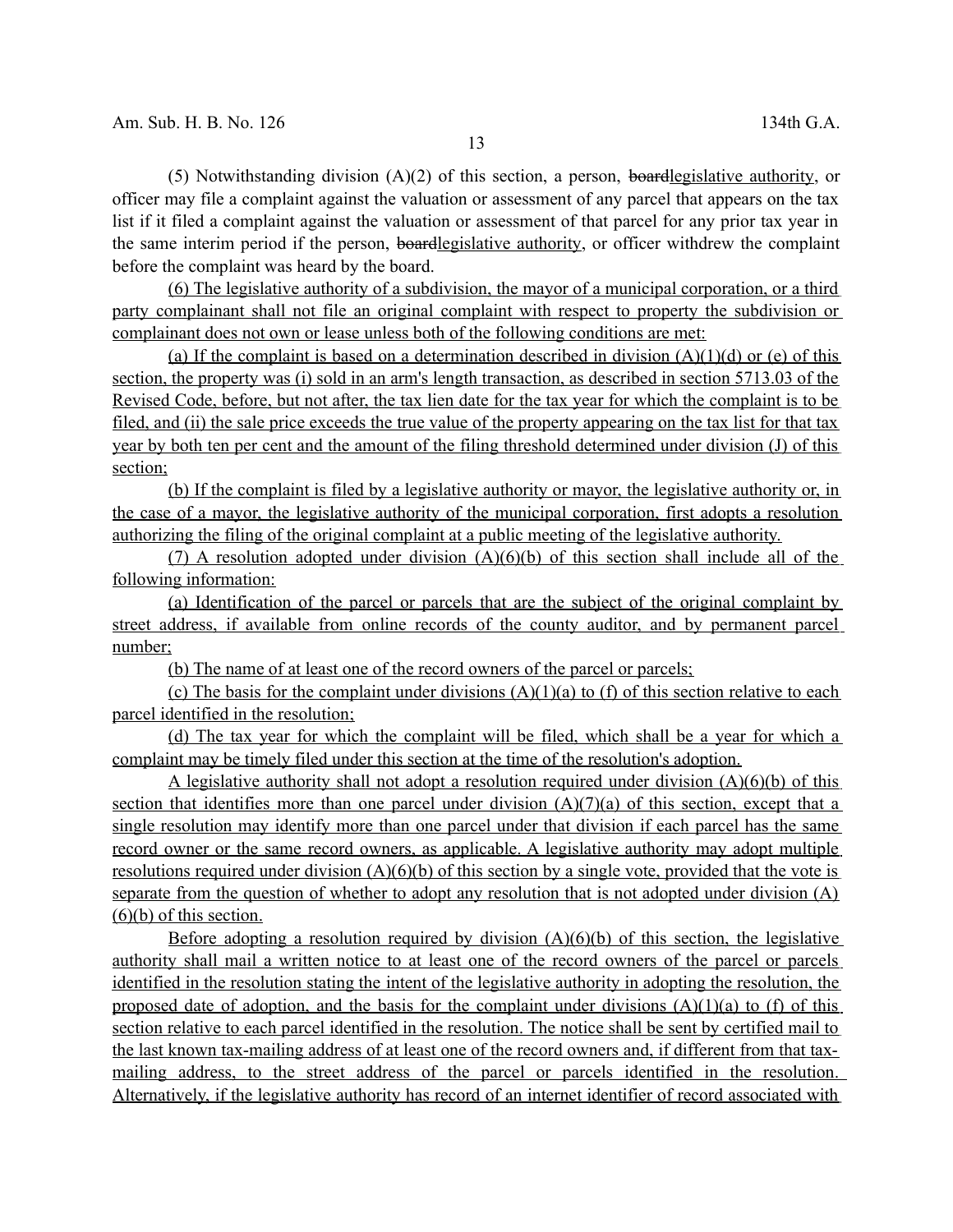at least one of the record owners, the legislative authority may send the notice by ordinary mail and by that internet identifier of record. The notice shall be postmarked or, if sent by internet identifier of record, sent at least seven calendar days before the legislative authority adopts the resolution.

A board of revision has jurisdiction to consider a complaint filed pursuant to a resolution adopted under division (A)(6)(b) of this section only if the legislative authority notifies the board of revision of the resolution in the manner prescribed in division (A)(8) of this section. The failure to accurately identify the street address or the name of the record owners of the parcel in the resolution does not invalidate the resolution nor is it a cause for dismissal of the complaint.

(8) A complaint form prescribed by a board of revision or the tax commissioner for the purpose of this section shall include a box that must be checked, when a legislative authority files an original complaint, to indicate that a resolution authorizing the complaint was adopted in accordance with divisions  $(A)(6)(b)$  and  $(7)$  of this section and that notice was mailed or sent in accordance with division (A)(7) of this section before adoption of the resolution to at least one of the record owners of the property that is the subject of the complaint.

(B) Within thirty days after the last date such complaints may be filed, the auditor shall give notice of each complaint in which the stated amount of overvaluation, undervaluation, discriminatory valuation, illegal valuation, or incorrect determination is at least seventeen thousand five hundred dollars in taxable value to each property owner whose property is the subject of the complaint, if the complaint was not filed by the owner or the owner's spouse, and to each board of education whose school district may be affected by the complaint. Within thirty days after receiving such notice, a A board of education, subject to this division; a property owner; the owner's spouse; a tenant of the owner, if that tenant would be eligible to file a complaint under division (A) of this section with respect to the property; an individual who is retained by such an owner or tenant and who holds a designation from a professional assessment organization, such as the institute for professionals in taxation, the national council of property taxation, or the international association of assessing officers; a public accountant who holds a permit under section 4701.10 of the Revised Code, a general or residential real estate appraiser licensed or certified under Chapter 4763. of the Revised Code, or a real estate broker licensed under Chapter 4735. of the Revised Code, who is retained by such an owner or tenant; or, if the owner or tenant is a firm, company, association, partnership, limited liability company, corporation, or trust, an officer, a salaried employee, a partner, a member, or trustee of that owner or tenant, may file a complaint counter-complaint in support of or objecting to the amount of alleged overvaluation, undervaluation, discriminatory valuation, illegal valuation, or incorrect determination stated in a previously filed original complaint or objecting to the current valuation.

A board of education may file a counter-complaint only if the original complaint states an amount of overvaluation, undervaluation, discriminatory valuation, illegal valuation, or incorrect determination of at least seventeen thousand five hundred dollars in taxable value. The board shall file the counter-complaint within thirty days after the original complaint is filed, and any other person shall file the counter-complaint within thirty days after receiving the notice required under this division. Upon-

Upon the filing of a complaint under this division counter-complaint, the board of education, property owner, or tenant shall be made a party to the action.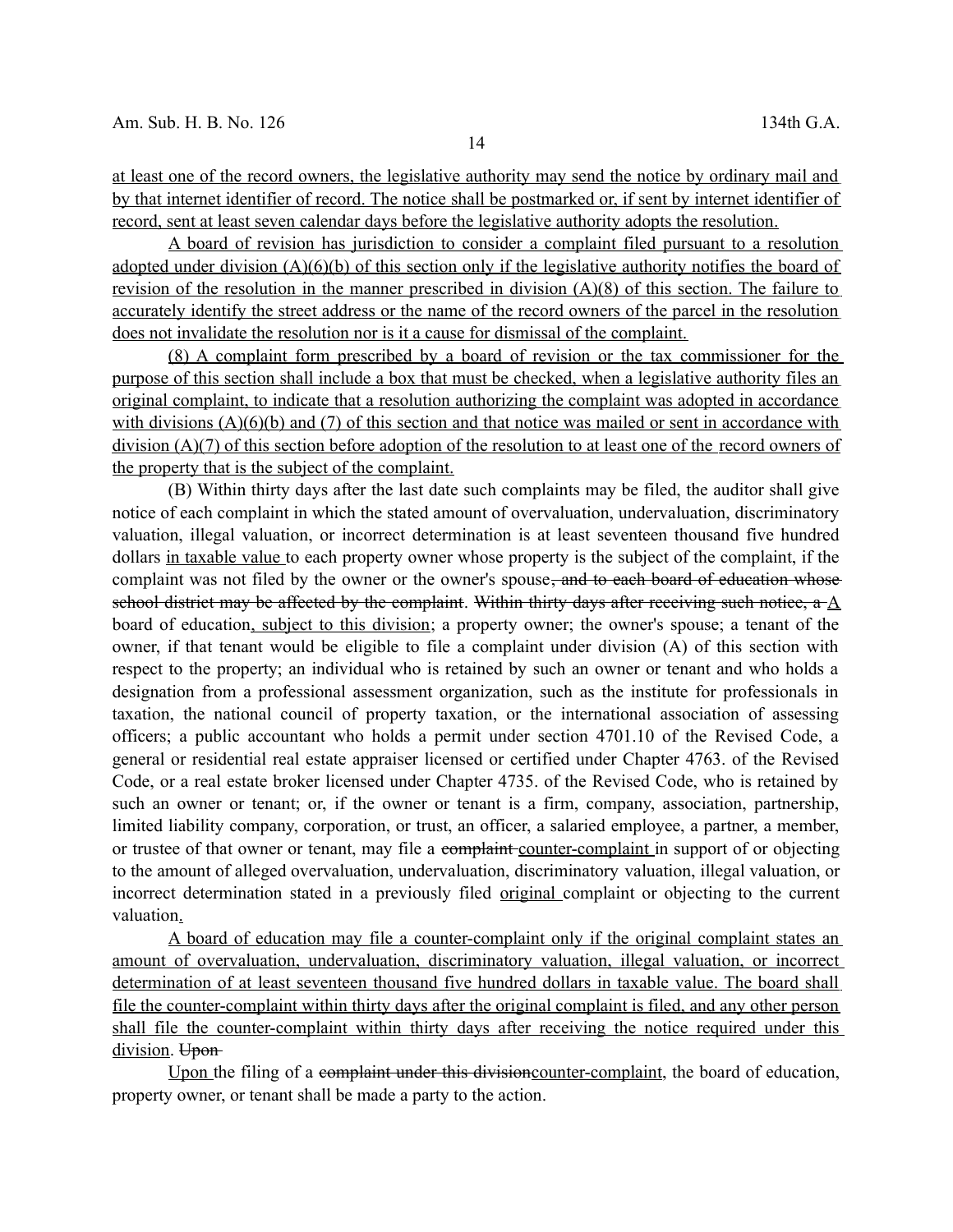(C) Each board of revision shall notify any complainant and counter-complainant, and also the property owner, if the property owner's address is known, when a and the complaint is filed by one other than the property owner, not less than ten days prior to the hearing, either by certified mail or, if the board has record of an internet identifier of record associated with the owner, by ordinary mail and by that internet identifier of record of the time and place the same will be heard. The board of revision shall hear and render its decision on  $a$ -an original complaint within one hundred eighty days after the last day such a complaint may be filed with the board under division  $(A)(1)$  of this section or, if a complaint counter-complaint is filed within thirty days after receiving notice from the auditor as provided in division (B) of this section, within one hundred eighty days after such filing. If the original complaint is filed by the legislative authority of a subdivision, the mayor of a municipal corporation with territory in the county, or a third party complainant, and if the board of revision has not rendered its decision on the complaint within one year after the date the complaint was filed, the board is without jurisdiction to hear, and shall dismiss, the complaint.

(D) The determination of any such original complaint or counter-complaint shall relate back to the date when the lien for taxes or recoupment charges for the current year attached or the date as of which liability for such year was determined. Liability for taxes and recoupment charges for such year and each succeeding year until the complaint is finally determined and for any penalty and interest for nonpayment thereof within the time required by law shall be based upon the determination, valuation, or assessment as finally determined. Each complaint shall state the amount of overvaluation, undervaluation, discriminatory valuation, illegal valuation, or incorrect classification or determination upon which the complaint is based. The treasurer shall accept any amount tendered as taxes or recoupment charge upon property concerning which a complaint is then pending, computed upon the claimed valuation as set forth in the complaint. If a Unless dismissal is required under division (C) of this section, if an original complaint or counter-complaint filed under this section for the current year is not determined by the board within the time prescribed for such determination, the complaint and any proceedings in relation thereto shall be continued by the board as a valid complaint for any ensuing year until such that original complaint or counter-complaint is finally determined by the board or upon any appeal from a decision of the board. In such case, the original complaint and counter-complaint shall continue in effect without further filing by the original taxpayer, the original taxpayer's assignee, or any other person or entity authorized to file a complaint under this section.

(E) If a taxpayer files a complaint as to the classification, valuation, assessment, or any determination affecting the taxpayer's own property and tenders less than the full amount of taxes or recoupment charges as finally determined, an interest charge shall accrue as follows:

(1) If the amount finally determined is less than the amount billed but more than the amount tendered, the taxpayer shall pay interest at the rate per annum prescribed by section 5703.47 of the Revised Code, computed from the date that the taxes were due on the difference between the amount finally determined and the amount tendered. This interest charge shall be in lieu of any penalty or interest charge under section 323.121 of the Revised Code unless the taxpayer failed to file a complaint and tender an amount as taxes or recoupment charges within the time required by this section, in which case section 323.121 of the Revised Code applies.

(2) If the amount of taxes finally determined is equal to or greater than the amount billed and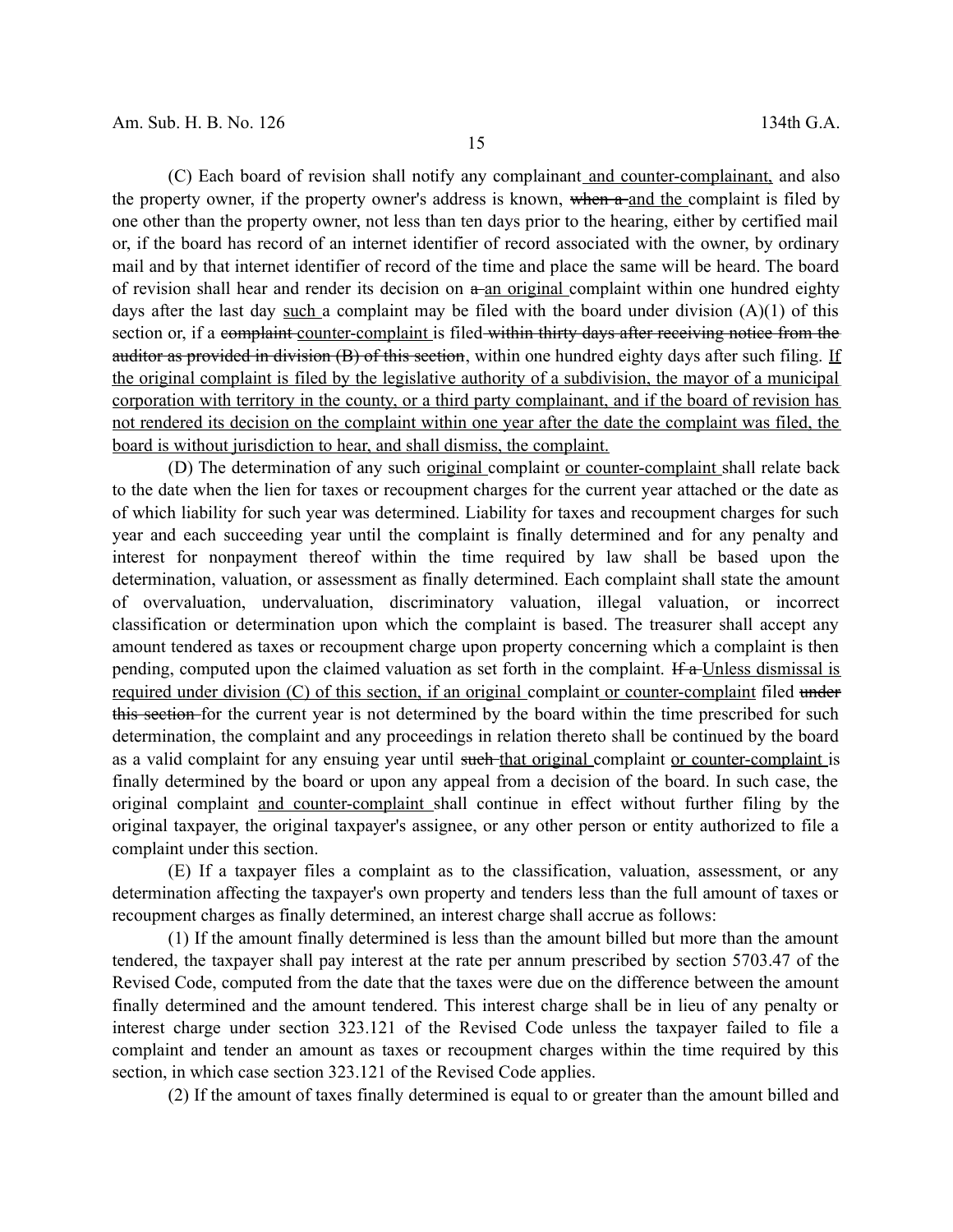more than the amount tendered, the taxpayer shall pay interest at the rate prescribed by section 5703.47 of the Revised Code from the date the taxes were due on the difference between the amount finally determined and the amount tendered, such interest to be in lieu of any interest charge but in addition to any penalty prescribed by section 323.121 of the Revised Code.

(F) Upon request of a complainant, the tax commissioner shall determine the common level of assessment of real property in the county for the year stated in the request that is not valued under section 5713.31 of the Revised Code, which common level of assessment shall be expressed as a percentage of true value and the common level of assessment of lands valued under such section, which common level of assessment shall also be expressed as a percentage of the current agricultural use value of such lands. Such determination shall be made on the basis of the most recent available sales ratio studies of the commissioner and such other factual data as the commissioner deems pertinent.

(G) A complainant shall provide to the board of revision all information or evidence within the complainant's knowledge or possession that affects the real property that is the subject of the complaint. A complainant who fails to provide such information or evidence is precluded from introducing it on appeal to the board of tax appeals or the court of common pleas, except that the board of tax appeals or court may admit and consider the evidence if the complainant shows good cause for the complainant's failure to provide the information or evidence to the board of revision.

(H) In case of the pendency of any proceeding in court based upon an alleged excessive, discriminatory, or illegal valuation or incorrect classification or determination, the taxpayer may tender to the treasurer an amount as taxes upon property computed upon the claimed valuation as set forth in the complaint to the court. The treasurer may accept the tender. If the tender is not accepted, no penalty shall be assessed because of the nonpayment of the full taxes assessed.

(I) A legislative authority may not enter into a private payment agreement with respect to any complaint filed or contemplated under this section or section 5715.13 of the Revised Code, and any such agreement is void and unenforceable. As used in this division, "private payment agreement" means any type of agreement in which a property owner, a tenant authorized to file a complaint under division (A) of this section, or any person acting on behalf of a property owner or such a tenant agrees to make one or more payments to a subdivision in exchange for the legislative authority of that subdivision doing any of the following:

(1) Refraining from filing a complaint or counter-complaint under this section;

(2) Dismissing a complaint or counter-complaint filed by the legislative authority under this section;

(3) Resolving a claim under this section by settlement agreement.

A "private payment agreement" does not include any agreement to resolve a claim under this section pursuant to which an agreed-upon valuation for the property that is the subject of the claim is approved by the county auditor and reflected on the tax list, provided that agreement does not require any payments described in this division.

(J) For the purpose of division (A)(6)(b) of this section, the filing threshold for tax year 2022 equals five hundred thousand dollars. For tax year 2023 and each tax year thereafter, the tax commissioner shall adjust the filing threshold used in that division by completing the following calculations in September of each year: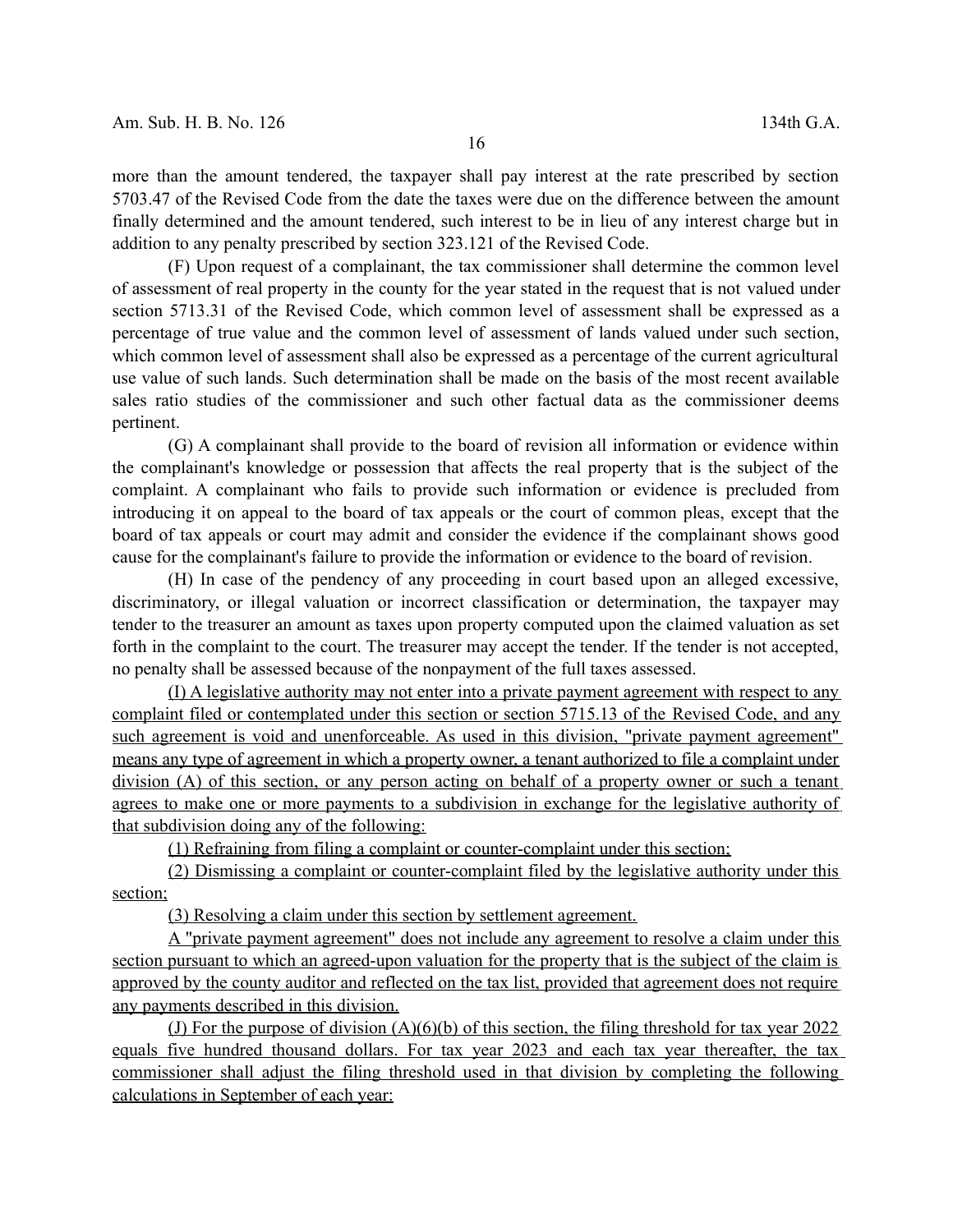(a) Determine the percentage increase in the gross domestic product deflator determined by the bureau of economic analysis of the United States department of commerce from the first day of January of the preceding year to the last day of December of the preceding year;

(b) Multiply that percentage increase by the filing threshold for the current year;

(c) Add the resulting product to the filing threshold for the current year;

(d) Round the resulting sum to the nearest multiple of one thousand dollars.

The commissioner shall certify the amount resulting from the adjustment to each county auditor not later than the first day of October each year. The certified amount applies to complaints filed for the tax year in which the amount is certified. The commissioner shall not make the adjustment for any tax year in which the amount resulting from the adjustment would be less than the filing threshold for the current tax year.

Sec. 5717.01. An appeal from a decision of a county board of revision may be taken to the board of tax appeals within thirty days after notice of the decision of the county board of revision is mailed as provided in division (A) of section 5715.20 of the Revised Code. Such an appeal may be taken by the county auditor, the tax commissioner, or any board, legislative authority, public official, or taxpayer authorized by section 5715.19 of the Revised Code to file complaints against valuations or assessments with the auditor, except that a subdivision that files an original complaint or countercomplaint under that section with respect to property the subdivision does not own or lease may not appeal the decision of the board of revision with respect to that original complaint or countercomplaint. Such appeal shall be taken by the filing of a notice of appeal, in person or by certified mail, express mail, facsimile transmission, electronic transmission, or by authorized delivery service, with the board of tax appeals and with the county board of revision. If notice of appeal is filed by certified mail, express mail, or authorized delivery service as provided in section 5703.056 of the Revised Code, the date of the United States postmark placed on the sender's receipt by the postal service or the date of receipt recorded by the authorized delivery service shall be treated as the date of filing. If notice of appeal is filed by facsimile transmission or electronic transmission, the date and time the notice is received by the board shall be the date and time reflected on a timestamp provided by the board's electronic system, and the appeal shall be considered filed with the board on the date reflected on that timestamp. Any timestamp provided by another computer system or electronic submission device shall not affect the time and date the notice is received by the board. Upon receipt of such notice of appeal such county board of revision shall notify all persons thereof who were parties to the proceeding before such county board of revision by either certified mail or, if the board has record of an internet identifier of record associated with such a person, by ordinary mail and by that internet identifier of record, and shall file proof of such notice or, in the case of ordinary mail, an affidavit attesting that the board sent the notice with the board of tax appeals. The county board of revision shall thereupon certify to the board of tax appeals a transcript of the record of the proceedings of the county board of revision pertaining to the original complaint, and all evidence offered in connection therewith. Such appeal may be heard by the board of tax appeals at its offices in Columbus or in the county where the property is listed for taxation, or the board of tax appeals may cause its examiners to conduct such hearing and to report to it their findings for affirmation or rejection. An appeal may proceed pursuant to section 5703.021 of the Revised Code on the small claims docket if the appeal qualifies under that section.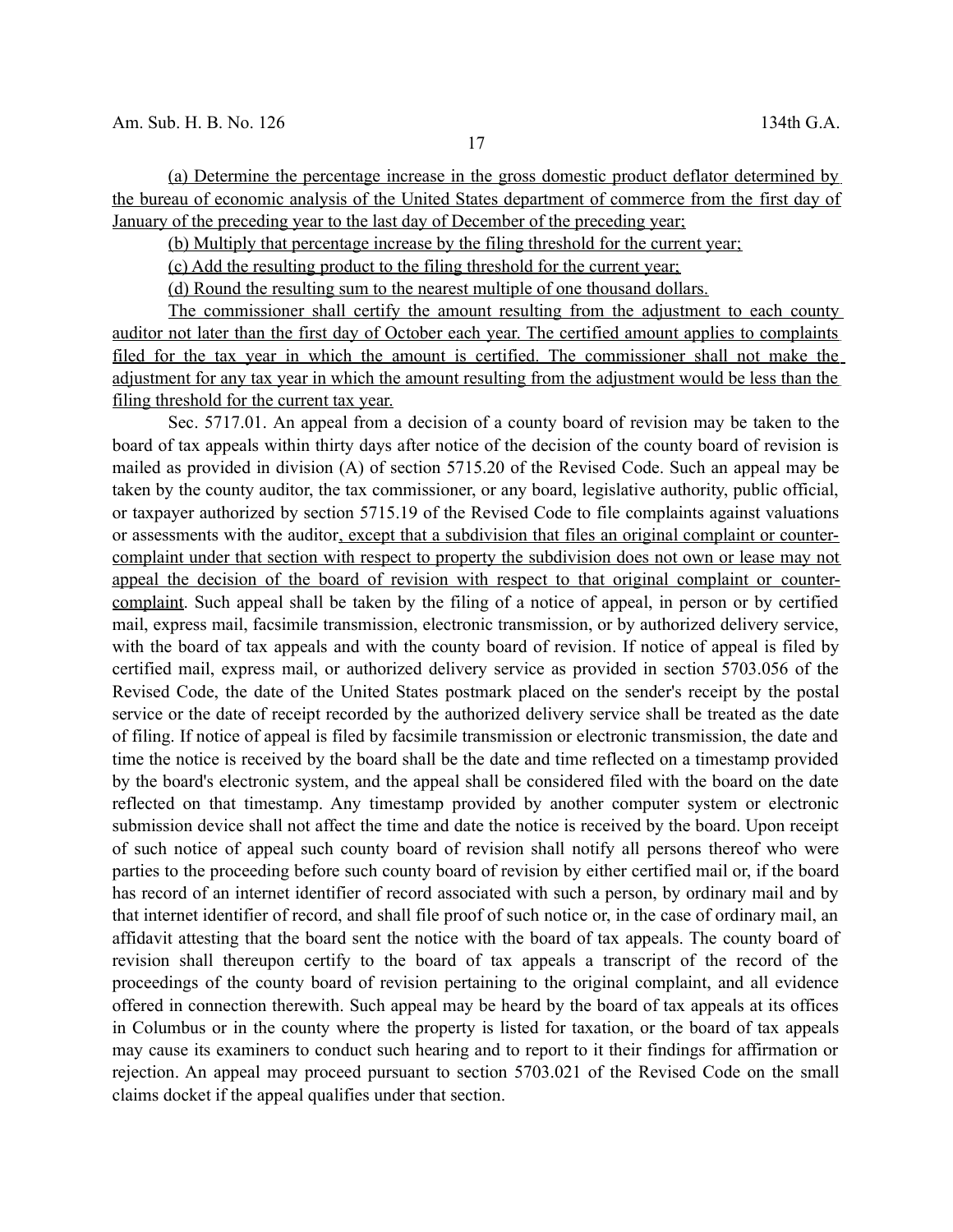The board of tax appeals may order the appeal to be heard on the record and the evidence certified to it by the county board of revision, or it may order the hearing of additional evidence, and it may make such investigation concerning the appeal as it deems proper.

As used in this section, "internet identifier of record" has the same meaning as in section 9.312 of the Revised Code.

SECTION 2. That existing sections 4503.06, 5715.19, and 5717.01 of the Revised Code are hereby repealed.

SECTION 3. (A) The amendment by this act of section 5715.19 of the Revised Code, except for the enactment by this act of division (I) of that section, applies to any original complaint or countercomplaint, as those terms are defined in that section, filed for tax year 2022 or any tax year thereafter.

(B) The enactment by this act of division (I) of section 5715.19 of the Revised Code applies to any private payment agreement, as defined in that division, entered into on or after the effective date of that enactment.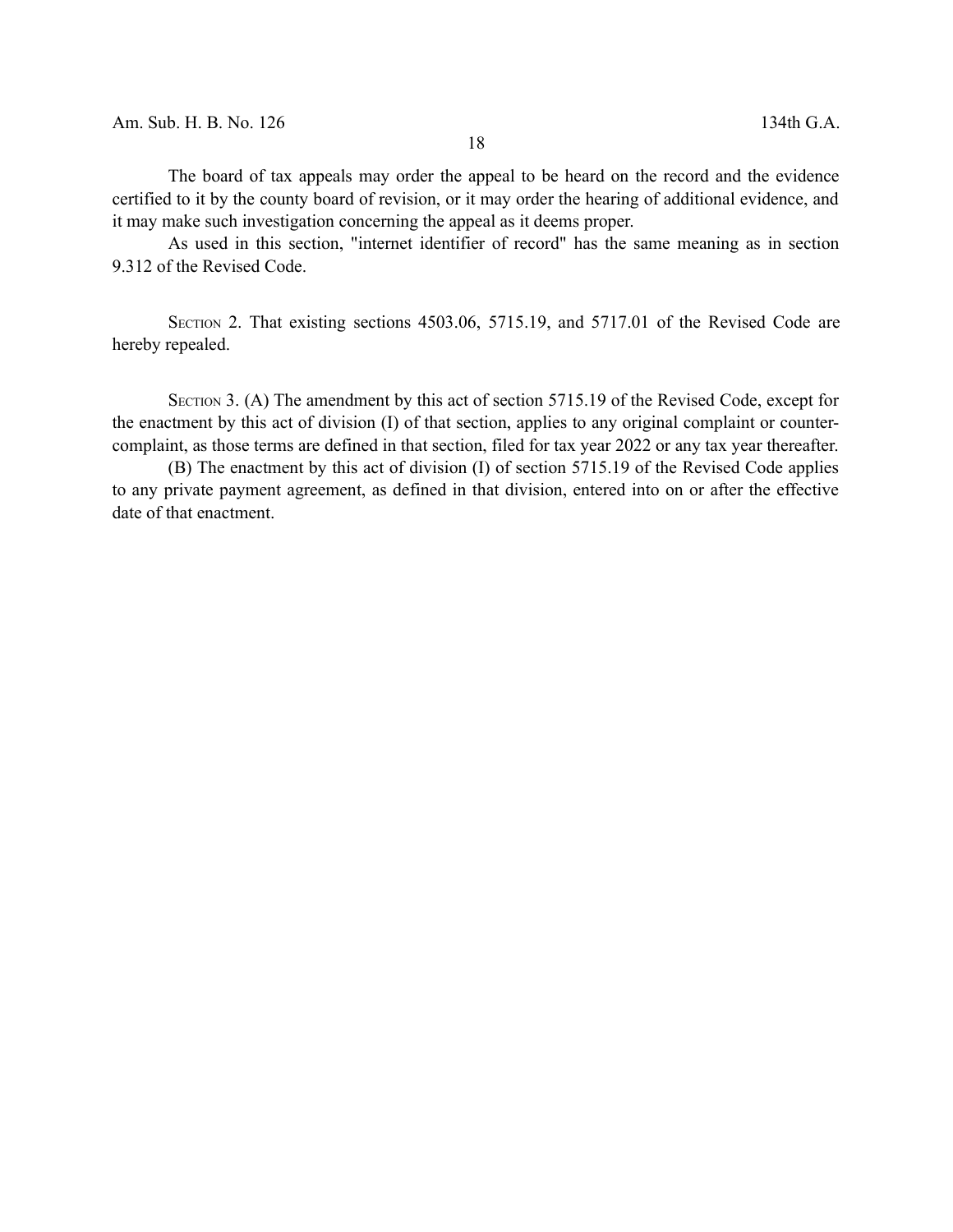*Speaker \_\_\_\_\_\_\_\_\_\_\_\_\_\_\_\_\_\_\_ of the House of Representatives.*

19

*President \_\_\_\_\_\_\_\_\_\_\_\_\_\_\_\_\_\_\_ of the Senate.*

Passed \_\_\_\_\_\_\_\_\_\_\_\_\_\_\_\_\_\_\_\_\_\_\_\_, 20\_\_\_\_

Approved \_\_\_\_\_\_\_\_\_\_\_\_\_\_\_\_\_\_\_\_\_\_\_\_, 20\_\_\_\_

*Governor.*